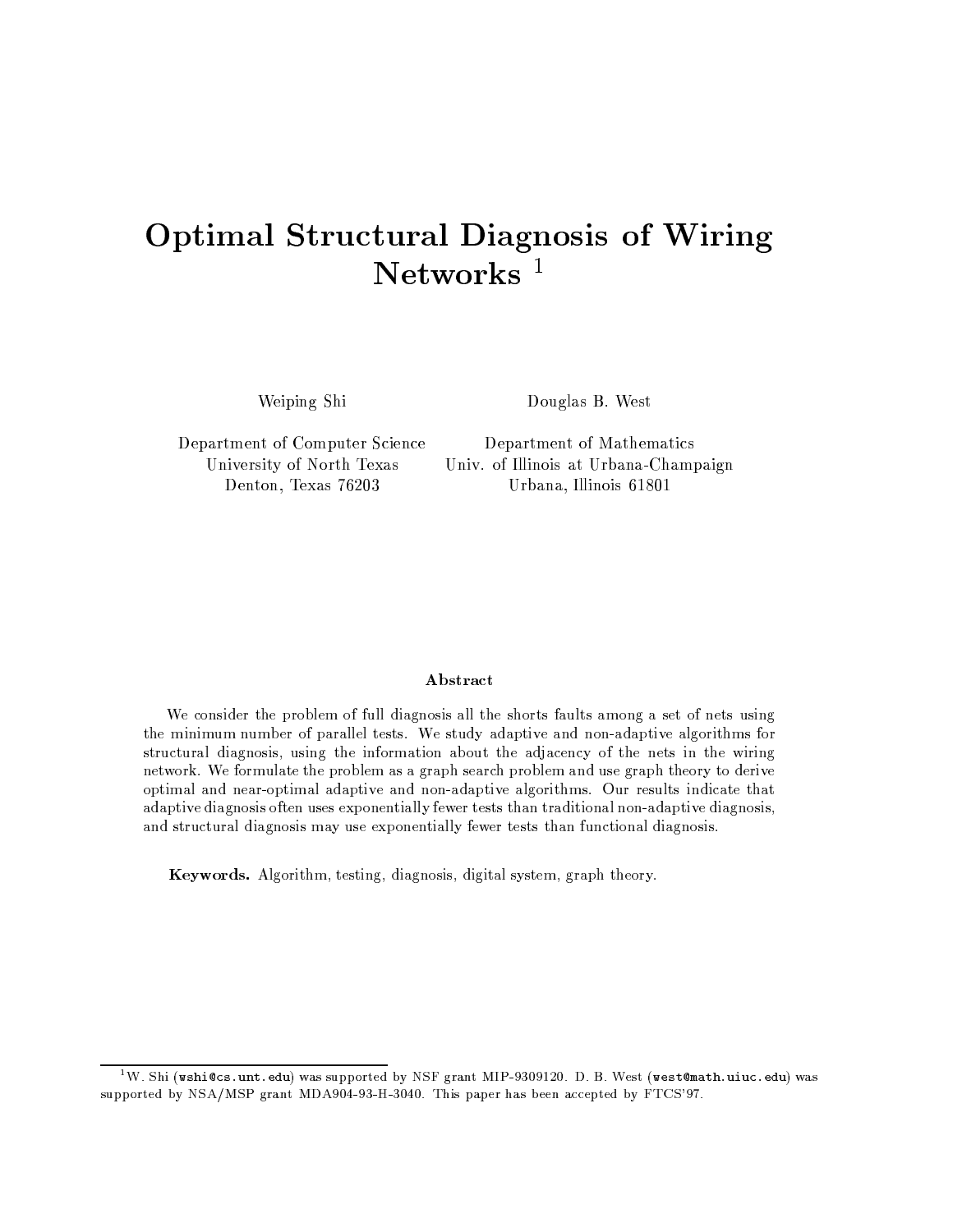#### Introduction  $\mathbf{1}$

#### **Problem Formulation**  $1.1$

Interconnect diagnosis of wiring networks is an important problem with applications to design and testing of very large scale integration (VLSI), multi-chip module (MCM) and printed circuit board (PCB) systems  $[1, 4, 5, 6, 8, 9, 10, 11, 13, 19, 22, 23, 26]$ . A wiring network consists of a set of nets. Each net contains a set of interconnected drivers and receivers. The logic value of a good net is controlled by its drivers and observed by its receivers. When some nets are involved in a short fault, their receivers all receive the logical OR of the values of their drivers. (This is the wired-OR model. In the wired-AND model, they receive the logical AND of the driver values.) From the circuit layout information, we can find all potential places where a short fault may occur and represent the information as a graph  $G = (V, \mathcal{E})$ , which we call the adjacency graph. Each vertex  $v \in V$  represents a net and each edge  $v_i v_j \in \mathcal{E}$  represents a potential short fault between net  $v_i$  and net  $v_j$ . Note that although G records only possible faults between pairs of nets, we may have multiple-net short faults throughs sequences of faults involving two nets each.

The formulation is quite general, and any net extraction algorithm can be modified easily to construct G from the circuit layout [8, 18]. Figure 1 shows an example of four nets on a VLSI chip, with the adjacency graph  $G$  representing the potential short faults between the nets. In Figure 1, we assume the horizontal wires are routed on the first metal layer and the vertical wires are routed on the second metal layer, and short faults may occur between two wires at a cross point. For another example, consider a printed circuit board, where two nets share an edge in G if they are physically close enough to be possibly shorted  $[8, 22]$ .



Figure 1: Routing of 4 nets and graph G representing all potential short faults between nets.

To diagnose a wiring network, a test engineer sends a parallel test vector of logical 0's and 1's from the drivers and observes the outputs from the receivers. The task of interconnect diagnosis is to apply test vectors to the nets to find the faults. In this paper, we study *structural diagnosis*, that is the detection and location of all single and multiple short faults between nets using an adjacency graph G. In contrast, behavioral diagnosis does not use any information regarding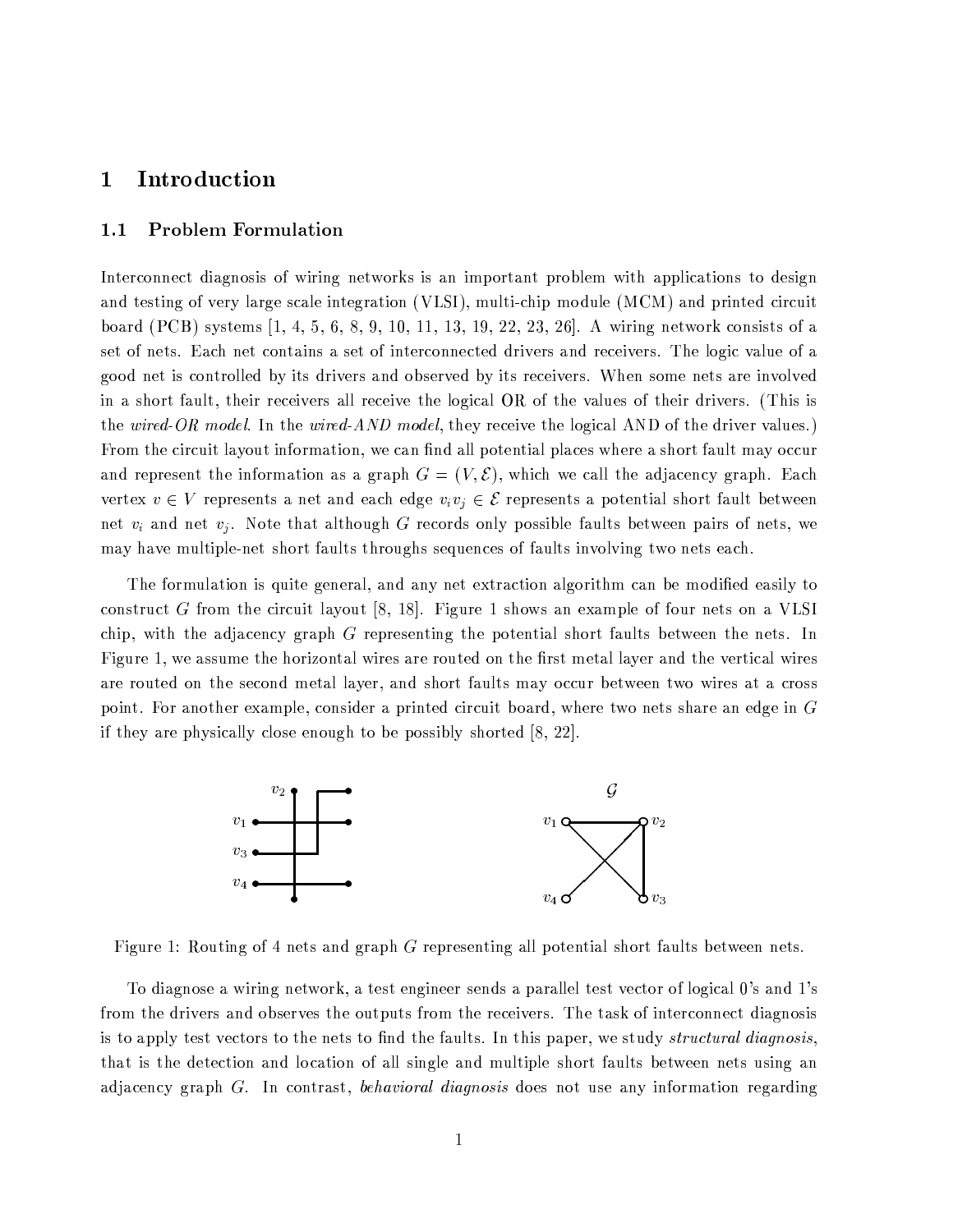the particular routing of the nets. Since no structural information is used, behavioral diagnosis assumes that all pairs of nets can be in short faults. Behavioral diagnosis is the special case of l/E85, in the same state of the same state of the same state of the same state of the same state of the same s



Figure 2: Adjacency graph G, fault graph F, and connection classes of F.

For any graph G, vertices x and y are connected in G if G contains a path with x and y as endpoints; such a path is an x, y-path. The components of a graph G are its maximal connected subgraphs, and the vertex sets of the components are the equivalence classes of the connection relation. We call these the *connection classes* of G. The problem of structural diagnosis of short faults can be described in graph theoretic terms as follows. Given an adjacency graph  $G$ , our goal is to find the connection classes of an unknown spanning subgraph F of G; spanning means that F contains all vertices of G. The subgraph F is the fault graph. Although F has the same vertex set as G, the edge set of F is not given. Each edge  $xy$  in F represents the occurrence of an actual direct short fault between nets x and y. Figure 2 shows an adjacency graph  $G$ , a fault subgraph F, and the connection classes of F. In general, it is not possible to determine the fault graph  $F$ by interconnect diagnosis; in the example of Figure 2, we cannot distinguish whether F has two , and the contract of the contract of the contract of the contract of the contract of the contract of the contract of the contract of the contract of the contract of the contract of the contract of the contract of the con

The basic test operation is the *parallel test*: 0's and 1's are sent from the drivers and outputs @LKO,;CiBI,JKOY9,=- @LHHO85,KO,GS/,/.1Y9,JK/BJFha;9KON§@q>d>1[9l[/,;9i5H¬@q.3 .132P;9KMN§@LHI.1;93 @Li;9=5HîHO85,P@L=2>1H49K¬@?058% ;932>1[ through queries to an oracle. For any query set  $S \subseteq V(G)$ , the oracle tells us  $Q(S)$ , the set of vertices connected to vertices of S in the fault graph F;  $Q(S)$  is the union of the connection  $\mathcal{A}$  -1  $\mathcal{A}$  , and the state  $\mathcal{A}$  and  $\mathcal{A}$  the state  $\mathcal{A}$ t and the signal of the signal of the signal of the signal of the signal of the signal of the signal of the signal of the signal of the signal of the signal of the signal of the signal of the signal of the signal of the si of queries. Diagnosing a wiring network is the same as finding the connection classes of the fault graph  $F$ , and applying a parallel test vector corresponds to querying the oracle.

Diagnosis algorithms may be adaptive or non-adaptive. In an *adaptive* algorithm, each query is computed using the responses to previous queries. In a *non-adaptive* algorithm, all query inputs are fixed before asking any questions. Non-adaptive diagnosis is used in built-in self test, where tests are hardwired. Adaptive algorithms can be used in so-called boundary scan  $[4, 9, 10, 11]$ where inputting tests and outputting results takes much longer than generating tests.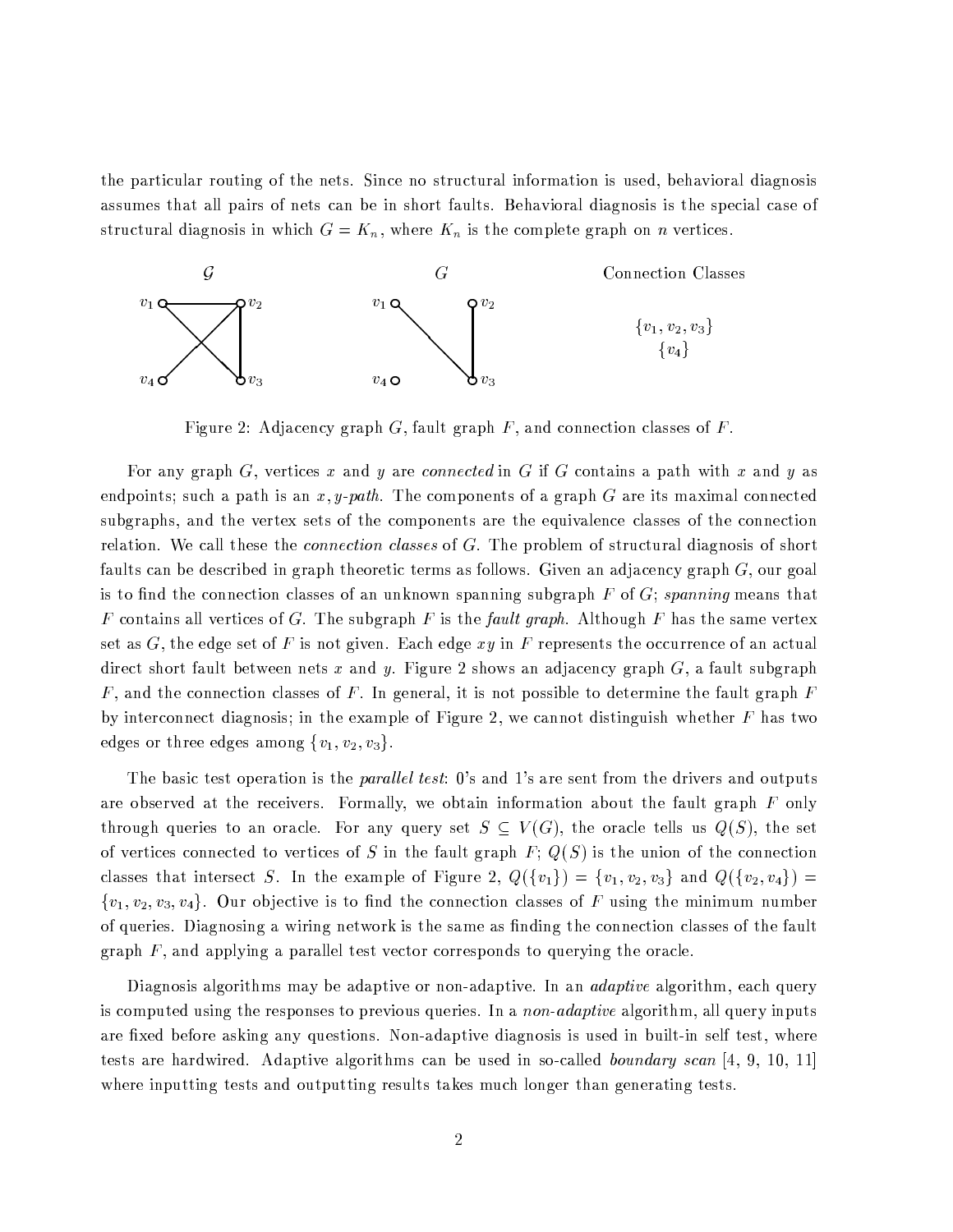#### $1.2$ **Previous Results**

There are three levels of diagnostic resolution. The highest level is *full diagnosis*: finding all the connection classes [6, 23]. The second level is *faulty net identification* [5, 23]: identifying all the nets involved in short faults. The lowest level is *fault detection*, detecting whether there is any fault at all [13]. In this paper, we study full diagnosis.

Table 1 summarizes the previous best results for behavioral diagnosis. Table 2 summarizes the previous best results for structural diagnosis. In the table,  $\lg$  denotes the base 2 logarithm, n is the number of nets, G is the adjacency graph, and  $\chi(G)$  is the chromatic number of G.

| diagnostic<br>resolution | adaptive     | best algorithm                      | $#$ of tests          | $#$ of tests<br>optimal? | time for test<br>generation |
|--------------------------|--------------|-------------------------------------|-----------------------|--------------------------|-----------------------------|
|                          |              |                                     |                       |                          |                             |
| fault                    |              |                                     |                       |                          |                             |
| detection                | $\mathbf{n}$ | counting seq $[13]$                 | $\lceil \lg n \rceil$ | yes                      | $O(n \lg n)$                |
| faulty net               |              |                                     |                       |                          |                             |
| identification           | no           | max anti-chain [5]                  | $(1+o(1))\lg n$       | almost                   | $O(n \lg n)$                |
| full                     | $\mathbf{n}$ | walking $1$ skip $1$ [23]           | $n-1$                 | yes                      | $O(n^2)$                    |
| diagnosis                | ves          | divide conquer<br>$\left[23\right]$ | $\lceil \lg n \rceil$ | ves                      | $O(n \lg n)$                |

Table 1: Best algorithms for behavioral diagnosis.

Table 2: Best algorithms for structural diagnosis.

| diagnostic     | adaptive      | best algorithm          | $#$ of tests              | $#$ of tests | time for test |
|----------------|---------------|-------------------------|---------------------------|--------------|---------------|
| resolution     |               |                         |                           | optimal?     | generation    |
| fault          |               |                         |                           |              |               |
| detection      | no            | graph coloring $[5, 8]$ | $\lceil\lg \chi(G)\rceil$ | yes          | NP-hard       |
| faulty net     |               |                         | $(1+o(1))$                |              |               |
| identification | $\mathbf{no}$ | $max$ anti-chain [5]    | $\lg \chi(G)$             | almost       | NP-hard       |
| full           | $\mathbf{no}$ | decomposition [6]       |                           |              |               |
| diagnosis      | yes           |                         |                           |              |               |

For behavioral diagnosis  $(G = K_n)$ , Kautz [13] showed that  $\lceil \lg n \rceil$  tests are necessary and sufficient to detect whether some short exists. He used the so-called counting sequence method, which is optimal for fault detection but does not provide faulty net identification. To identify all the nets involved in short faults, Cheng, Lewandowski, and Wu [5] proposed the maximum independent set method that uses approximately  $\lg n + \frac{1}{2} \lg \lg n + O(1)$  tests. In this method,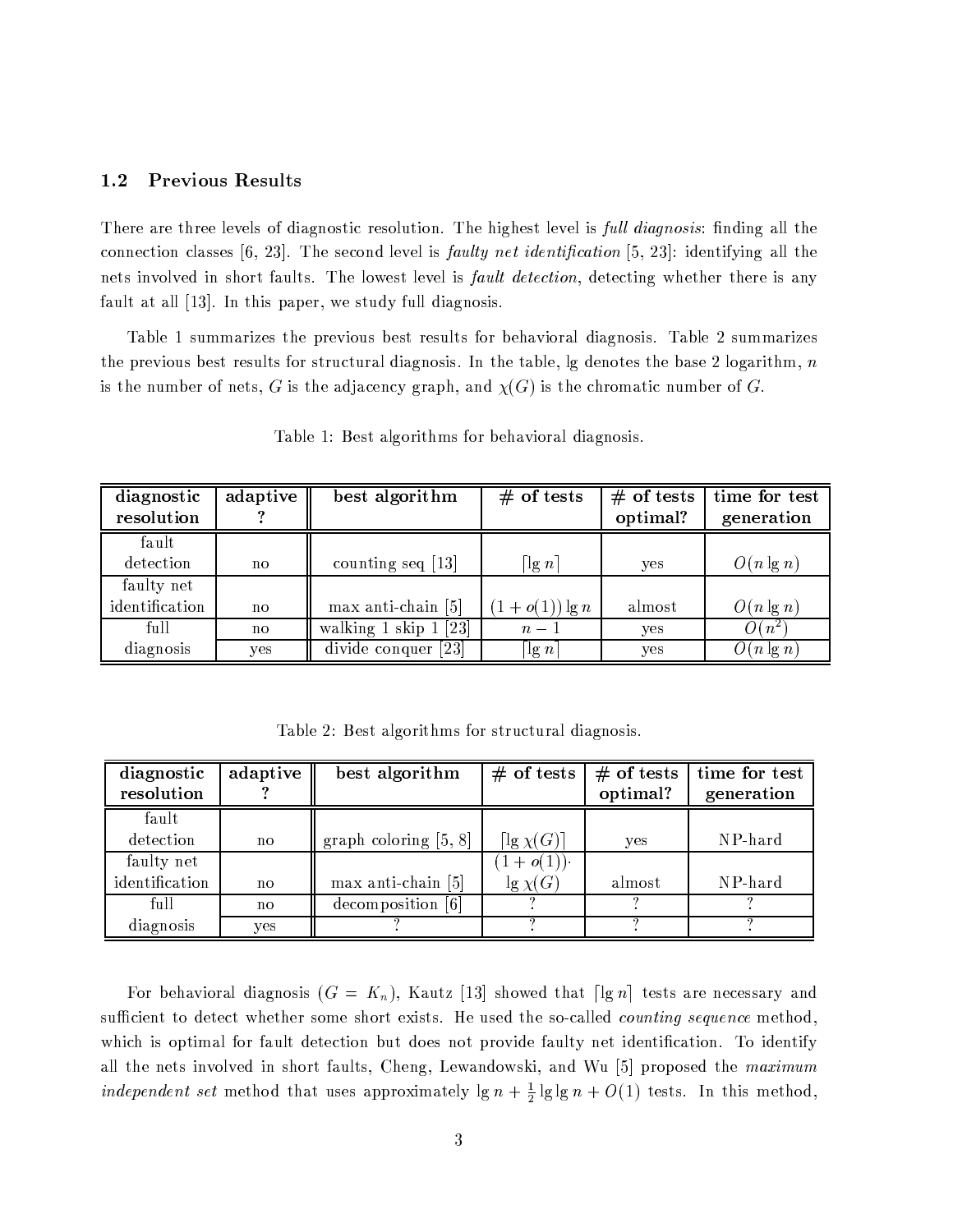a "maximum independent set" is the set of bit strings each containing an equal number of 0's and 1's (no string is coordinate-wise less than another; such families are called *antichains* in the theory of partially ordered sets, and the strings having an equal number of 0's and 1's correspond to a maximum antichain of subsets). They asked whether the method is optimal if information obtained from all nets may be used [5]. Shi and Fuchs [23] answered their question by proving that the maximum independent set method is not optimal but is within one test of optimality. For non-adaptive full diagnosis, Hassan, Rajski, and Agarwal [10] proposed the walking ones method. In the walking ones method, each query contains a single vertex. After  $n$  queries, we can look at each output  $Q(\lbrace v_i \rbrace)$  to tell which vertices are shorted to  $v_i$ . Shi and Fuchs [23] showed that the walking ones algorithm is not optimal, but that when we skip any one test it is optimal. For adaptive full diagnosis, Shi and Fuchs [23] presented a divide-and-conquer algorithm that uses [ $\lg n$ ] tests in the worst case, which is optimal.

For structural diagnosis, where the adjacency graph  $G$  is an arbitrary graph, several researchers [5, 8, 19, 22] observed that  $\lceil \lg \chi(G) \rceil$  tests are needed (and suffice) for fault detection. where  $\chi(G)$ is the chromatic number of G. (Because an adversary can can respond  $Q(S) = S$  while potential edges remain, this result is equivalent to showing that the minimum number of bipartite subgraphs needed to cover G is  $\lceil \lg \chi(G) \rceil$ ). Although this observation implies that finding the minimum set of tests is NP-hard, it relates the fault detection problem to a well-known graph theory problem where approximation algorithms are available. For full diagnosis, Lien and Breuer [19] defined neighborhood graphs, and McBean and Moore [22] defined pin-adjacency graphs. They proposed heuristics, which were improved by the graph decomposition algorithm of Feng, Huang, and Lombardi [6]. Several researchers [6, 11, 19] have refined non-adaptive algorithms to improve the bounds using structural information. For example, fault detection and walking ones can be combined to do full diagnosis in  $\lceil \lg n \rceil + m$  tests, where m is the number of non-isolated vertices.

Other diagnosis problems have been studied. For diagnosis of networks with opens, shorts and stucks, see Goel and McMahon [9], Lien and Breuer [19], and Shi and Fuchs [23]. Boundary scan testing is studied in Chan [4] and in Angelotti *et al* [1]. Finding connection classes using an oracle for presence of single edges has been studied by Kavraki, Latombe, Motwani, and Raghavan [14].

#### $1.3$ **New Results**

In this paper, we present a variety of algorithms for interconnect diagnosis using graph theoretic techniques. In Section 2, we propose the first adaptive algorithm for structural diagnosis; Theorem 2.4 leads to a general method of approximating the minimum number of (adaptive) parallel tests for full diagnosis. In Section 3, we consider the non-adaptive problem, proving that deciding whether a set of parallel tests can perform full diagnosis is NP-hard, even for behavioral diagnosis.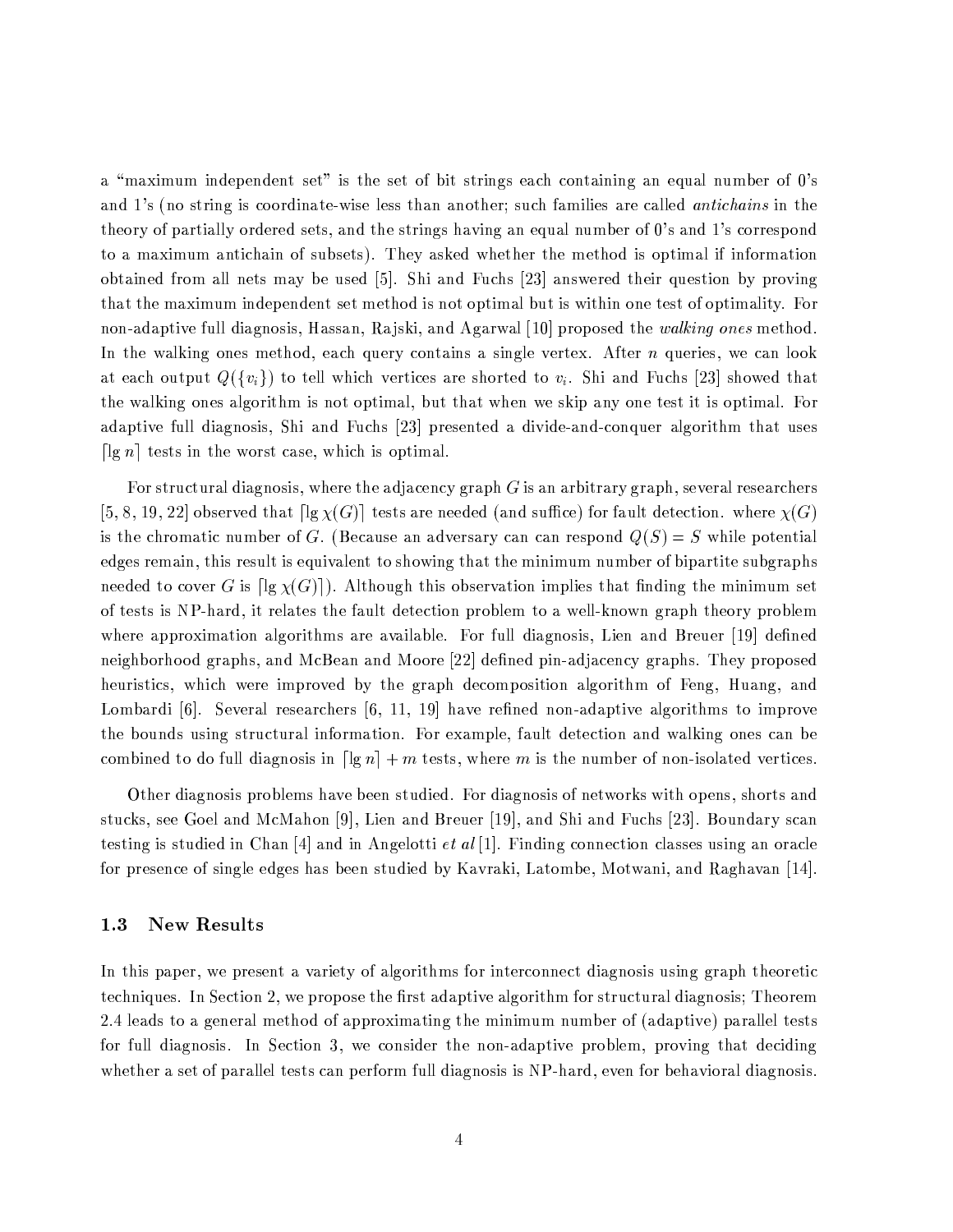Theorem 3.8 gives a general method of approximating the minimum number of (non-adaptive) parallel tests for full diagnosis. In Section 2 and Section 3, we present optimal or near-optimal adaptive and non-adaptive algorithms for full diagnosis when the adjacency graphs are complete graphs, complete bipartite graphs, paths, trees, planar graphs, circle graphs, or random graphs. Our results are summarized in Table 3. The results for the complete graph  $K_n$  were first given by Shi and Fuchs [23], but we give a different proof. The computation time for test generation is low-order polynomial for all algorithms in Table 3.

| algorithm |       |         | $K_{m,n}$                | path                  | tree                  | planar           | circle          | random                       |
|-----------|-------|---------|--------------------------|-----------------------|-----------------------|------------------|-----------------|------------------------------|
| type      |       | $K_n$   | $m \leq n$               |                       |                       | graph            | graph           | graph                        |
|           | lower |         |                          |                       |                       |                  |                 | $\lg n -$                    |
| adaptive  | bound | $\lg n$ | $\lceil \lg(m+1) \rceil$ | $\lg \lg n$           | $\lg \lg n$           | $\lg \lg n$      | $\lg \Delta(G)$ | $\lg \lg n$<br>$\frac{1}{2}$ |
|           | upper |         |                          |                       |                       |                  |                 |                              |
|           | bound | $\lg n$ | $\lceil \lg(m+1) \rceil$ | $\lg \lg n$           | $\lg \lg n + 3$       | $rac{1}{2}$ lg n | $\lg n$         | $\lg n$                      |
|           | lower |         |                          |                       |                       |                  | $\lg n +$       |                              |
| non-      | bound | $n-1$   | m                        | $\lceil \lg n\rceil$  | $\lg n$               | $\lg n$          | $\Delta(G)$     | $n/\sqrt{\lg n}$             |
| adaptive  | upper |         |                          |                       |                       |                  | $\lg n$ .       |                              |
|           | bound | $n-1$   | m                        | $\lceil \lg n \rceil$ | $\lceil \lg n \rceil$ | $O(\sqrt{n})$    | $\Delta(G)$     | $n-1$                        |

Table 3: Number of tests for full diagnosis of adjacency graphs in special classes.

bZ3-^@Li2>1,t5l 40jP9«.AB<HM85,¥N@k`T.1N=5N -2,J49KO,J,@LN;9354@k>e>RY9,JKOH².AS/,GBh.13}jîF(^85, M>1;/,JK<i;9=53 -îP©;9K(@ class is the largest worst-case number of queries known to occur for graphs (of order n) in the class. In particular, among trees the path achieves the upper bound asymptotically and may be the worst case. Behavioral diagnosis corresponds to the case where the adjacency graph is the complete graph  $K_n$ . The case where G is a path was first studied by Yau and Jarwala [26]. Their algorithm uses  $O(E + \lg n)$  tests, where E is a predetermined upper limit on the number of nets involved in short faults. Planar graphs arise in printed circuit board applications [8]. A graph is a circle graph if the vertices of the graph can be represented by chords of a circle so that two vertices are adjacent if and only if the corresponding chords intersect. In many switchbox routing or channel routing applications [18], the adjacency graph  $G$  is a circle graph.

Our results show that adaptive algorithms can reduce the number of queries exponentially compared with non-adaptive algorithms. This may have great impact for applications where online test generation can be computed quickly but application of tests is slow, such as in boundary scan [4, 9, 10, 11]. We also show that structural information can further reduce the number of queries drastically. In Table 3, there are exponential gaps between the number of tests required for non-adaptive algorithms and adaptive algorithms, and between the number of tests required for behavioral diagnosis and structural diagnosis of sparse graphs.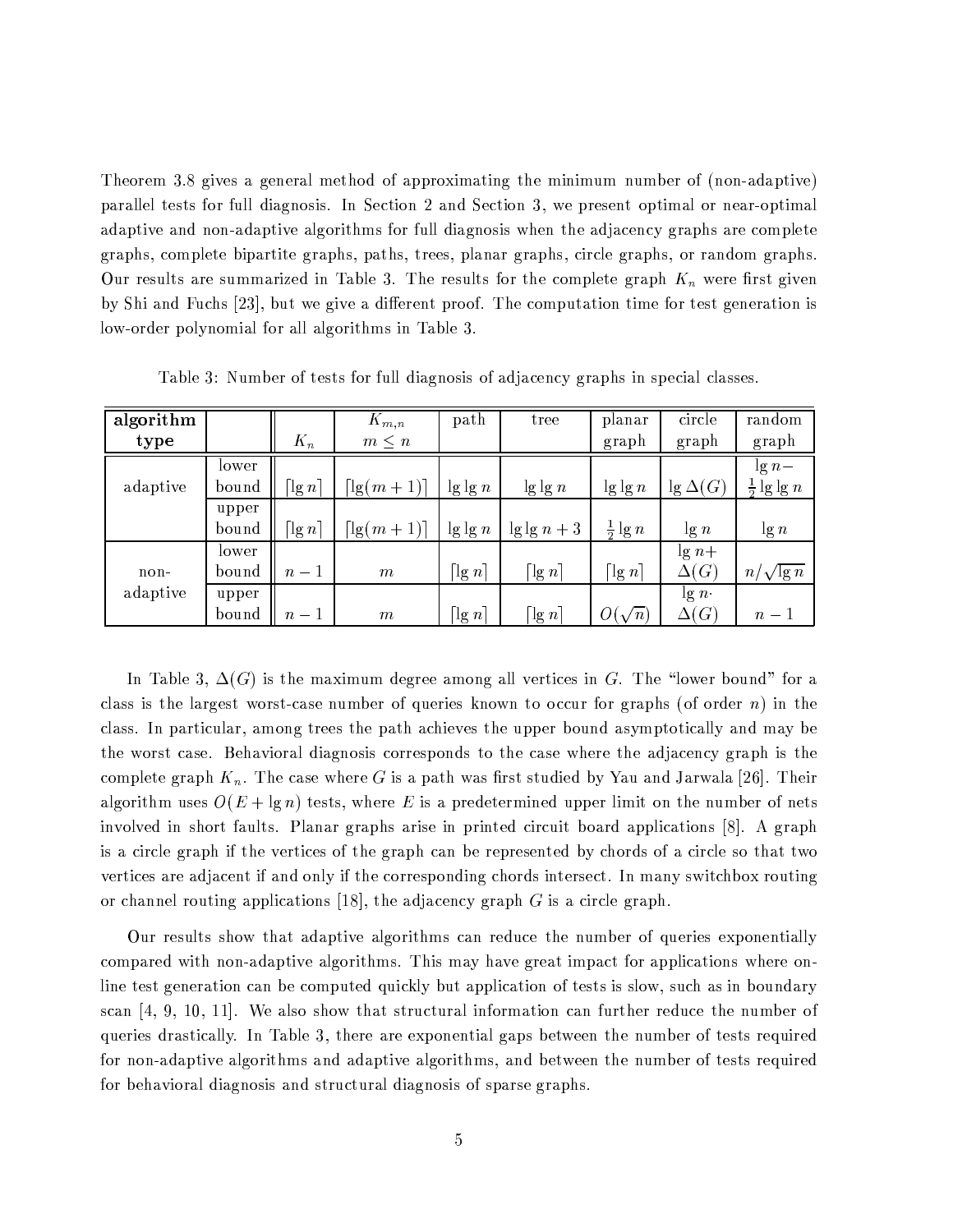### $\blacksquare$  . The state of the state of the state of the state of the state of the state of the state of the state of the state of the state of the state of the state of the state of the state of the state of the state of the

In this section we study adaptive algorithms for finding the connection classes of an unknown subgraph F of an arbitrary graph G. An adaptive algorithm A implicitly defines a decision tree. At each node of the decision tree, the algorithm selects a set of vertices S and makes a query. Upon receiving the set  $Q(S)$  from the oracle, the algorithm selects a subtree. Each leaf of the decision tree corresponds to a partition of the vertex set  $V(G)$  into connection classes. The decision tree cannot be represented explicitly because many nodes have exponential degree in terms of  $|V(G)|$ , and because the number of leaves is at least the number of ways to partition  $V(G)$ .

**Definition 2.1** Let  $A_G$  be the set of all adaptive algorithms that find the connection classes of an unknown subgraph of G. Let  $q(A, F)$  be the number of queries used by algorithm A when the unknown subgraph is F. We define  $q(G)$ , the *adaptive query number* of a graph G, to be the minimum worst-case number of queries:

$$
q(G) = \min_{A \in \mathbf{A}_G} \max_{F \subseteq G} q(A, F).
$$

In other words, the query number  $q(G)$  is the minimum number of parallel tests necessary and sufficient for adaptive full diagnosis when the graph of potential faults is  $G$ .

We use an important concept in topological graph theory: graph  $G_1$  is a *minor* of graph  $G_2$  if  $G_1$  can be obtained from  $G_2$  by a sequence of edge deletions and edge contractions. For example, h\_.149=5KO,ftB²85;/<BHO8@LHHO85,S/;9N02>1,JHO,f4CK¬@L058'<.WB<@N.135;9KE;LPHO85,fS/;9Nî02>,JHM,fi2.10@LKOHI.1HO,u49K¬@L058 LF



h\_.149=5KM,¥t;/<.ABh@N.135;9K<;LP qF

**Lemma 2.1** If  $G_1 = (V_1, \mathcal{E}_1)$  is a minor of  $G_2 = (V_2, \mathcal{E}_2)$ , then  $q(G_1) \leq q(G_2)$ .

**Proof.** If  $G_1$  is obtained from  $G_2$  by deleting [contracting] an edge  $e$ , then the problem of finding connection classes for an unknown subgraph  $F_1$  of  $G_1$  is the problem of finding the connection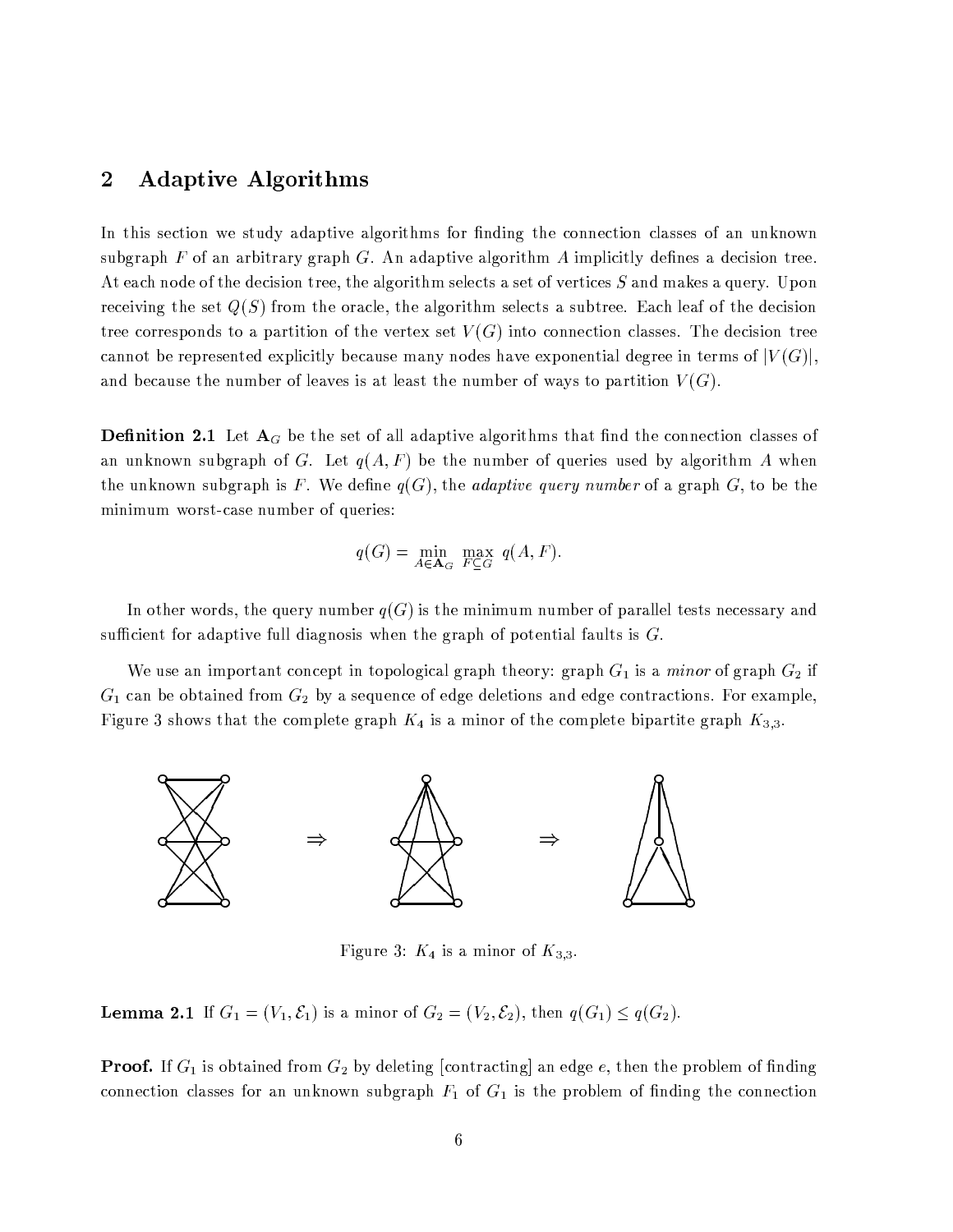classes of an unknown subgraph  $F_2$  of  $G_2$  with the additional information that  $F_2$  does not contain [does contain] edge e. With more information about  $F_2$  within  $G_2$ , we cannot need more queries.

回

**Lemma 2.2** If the vertex sets of graphs  $G_1$  and  $G_2$  are disjoint, and  $G_1 + G_2$  denotes the disjoint union of  $G_1$  and  $G_2$ , then  $q(G_1+G_2)=\max\{q(G_1),q(G_2)\}.$ 

**Proof.** Let  $V_1, V_2$  be the vertex sets for  $G_1, G_2$ , and let  $A_1, A_2$  be optimal algorithms for finding S/;93-SM++, S/;93-SM++, S/;93-SM++, S/;93-SM++, S/;93-SM++, S/;9KI.1HO85N;C33j @j F++, S/;1-Vi35, M++, S/;1-Vi35, M++, S/;1-Vi35, M++, S/;1-Vi35, M++, S/;1-Vi35, M++, S/;1-Vi35, M++, S/;1-Vi35, M++, S/;1-Vi35, M++, S/;1-Vi ~C=5,JKO[& ( o @L3 -% /E@L3TH/BHO;~C=5,JKO[& ( o l/, ~C=5,JKO['& & F6L.13S/,\*P4+& 9"l \*P4+& & 9-o 口 @L3 -'\*.4 & 9"l \*.4 & & 9-o l2i;9HO8< @?3 -% SJ@L305KM; S/,J,=-F

**Definition 2.2** For a graph  $G = (V, \mathcal{E})$  and set  $S \subseteq V$ , the *S*-connection graph  $G_S$  of G is the graph with vertex set S and edge set consisting of all pairs  $v_i v_j$ , such that  $v_i, v_j \in S$  and G has a  $v_i, v_j$ -path that intersects S only at its endpoints.

The concept of S-connection graph allows us to concentrate on a set of vertices S and simplify the rest of the graph to keep only the connection information. In Figure 4,  $G_2$  is the S-connection  $\blacksquare$  The set of  $\blacksquare$ 



h\_.149=5KO,8C &j .AB<@L3&¤jS/;93535,GS/HI.1;934CK¬@L058;LPj P;CK &wl t q>t q>tGqVtGqVt TF

**Lemma 2.3** Given a graph G with spanning subgraph F and vertex subset S, there is a spanning BI=5i549K/@L058%

E;LP j BI=SM8 HM8@LHHO85,S/;93535,GS/H².;C3 SM>W@9BOBI,GBî;LP

E@LKO,HO85,®.32HO,JK¬B²,GS/HI.1;93B/g.HM8-&;LP(HO85, connection classes of  $F$ .

**Proof.** Let F' be the spanning subgraph of  $G_S$  consisting of the edges  $v_i v_j$  such that F has a  $v_i, v_j$ -path intersecting S only at its endpoints. The graph  $F'$  incorporates the information of which pairs of vertices in  $F$  are in the same connection classes. Ш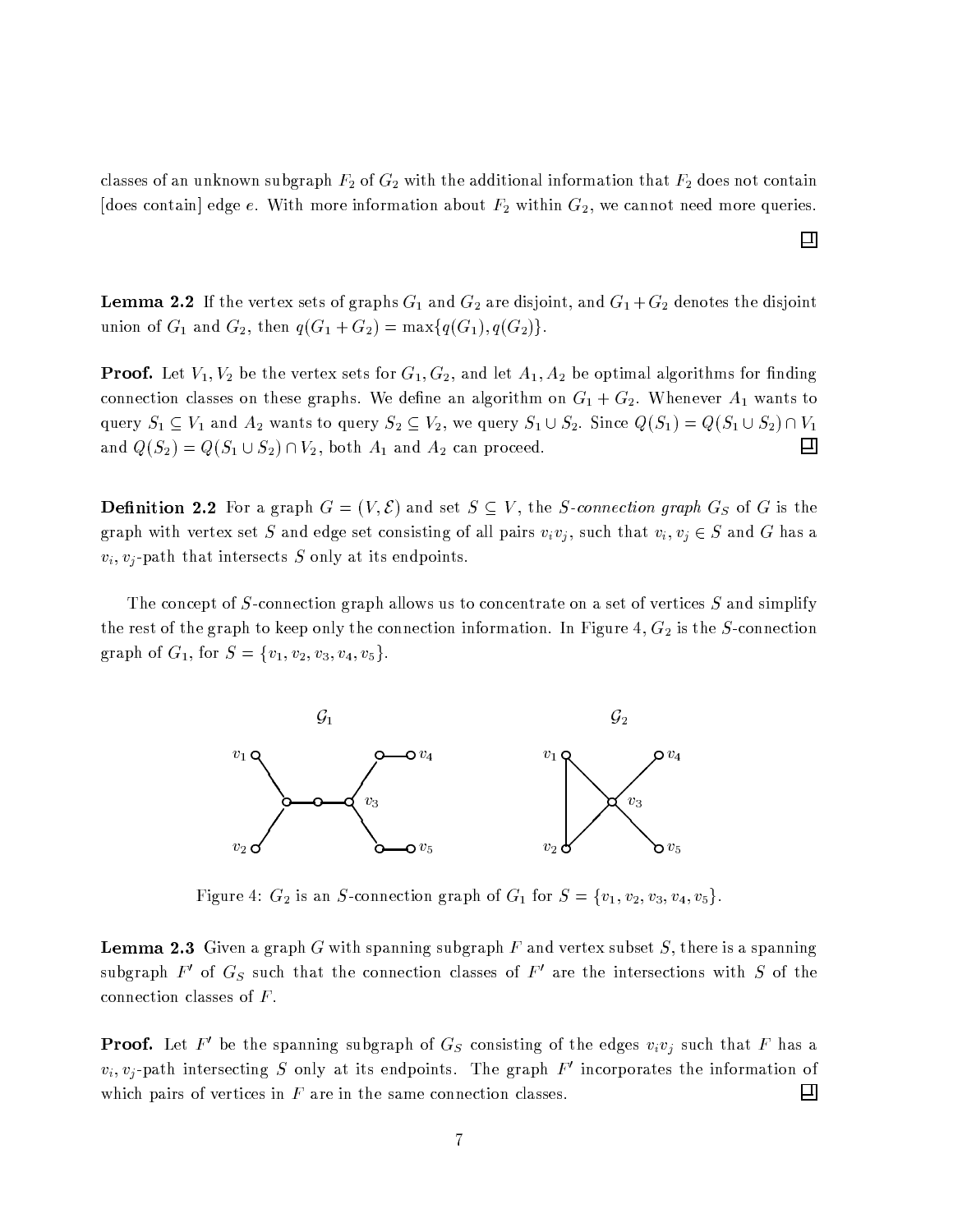For any graph G and set  $S \subseteq V(G)$ , the *induced subgraph* of G induced by vertex set S is the graph G[S] whose edge set is  $\{v_i v_j : v_i v_j \in E(G) \text{ and } v_i, v_j \in S\}$ . The graph obtained by deleting the vertices in S is  $G - S$ ; thus  $G[V(G) - S] = G - S$ .

**Definition 2.3** Given a graph H and a set  $S \subseteq V(H)$ , the restricted connection class problem is the problem of finding the connection classes of an unknown spanning subgraph F of H, where F is restricted to lie among those spanning subgraphs whose components all intersect S. In other words, the possible unknown subgraphs are those for which  $Q(S) = V(H)$ . The number of queries required to solve this problem is

$$
q'(H, S) = \min_{A} \max_{F} q^*(A, F),
$$

where F belongs to the set described above, A has the knowledge that F is in this set, and  $q^*(A, F)$  is the number of queries that A uses when the unknown subgraph is F.

Arguing as in the proof of Lemma 2.1, it follows that if  $H_1$  is a minor of  $H_2$  and both contain the vertex set S, then  $q'(H_1, S) \leq q'(H_2, S)$ .

**Theorem 2.4** For a graph  $G$  with vertex set  $V$ ,

$$
q(G) \le 1 + \min_{S \subseteq V} \max\{q(G_S), q(G - S)\}.
$$
\n<sup>(1)</sup>

**Proof.** Let A be an algorithm that solves the connection class problem on G. Let S be the set of vertices chosen by A to be the first query. The response  $Q(S)$  from the oracle produces disjoint subgraphs  $G[Q(S)]$  and  $G-Q(S)$ , such that the unknown subgraph has no edge between  $Q(S)$ and its complement. Therefore,

$$
q(G) \leq 1 + \min_{S \subseteq V} \max_{Q(S)} \{ \max\{ q'(G[Q(S)], S), q(G - Q(S)) \} \} \tag{2}
$$

$$
= 1 + \min_{S \subseteq V} \max \{ \max_{Q(S)} q'(G[Q(S)], S), \max_{Q(S)} q(G - Q(S)) \} \tag{3}
$$

$$
\leq 1 + \min_{S \subseteq V} \max\{q'(G, S), q(G - S)\}.
$$
 (4)

In the last step, we have used that each  $G[Q(S)]$  is a minor of G, and that each  $G-Q(S)$  is a minor of  $G-S$ .

To finish the proof, it remains to show that  $q'(G, S) \leq q(G_S)$ . Let A' be an optimal algorithm that solves the connection class problem for  $G_S$ . We use A' to solve the restricted connection class problem for  $(G, S)$ . When A' wants to make a query T on  $G_S$ , we make the query T on G and use  $Q(T) \cap S$  as a simulated response on  $G_S$ . By Lemma 2.3, this is the correct response for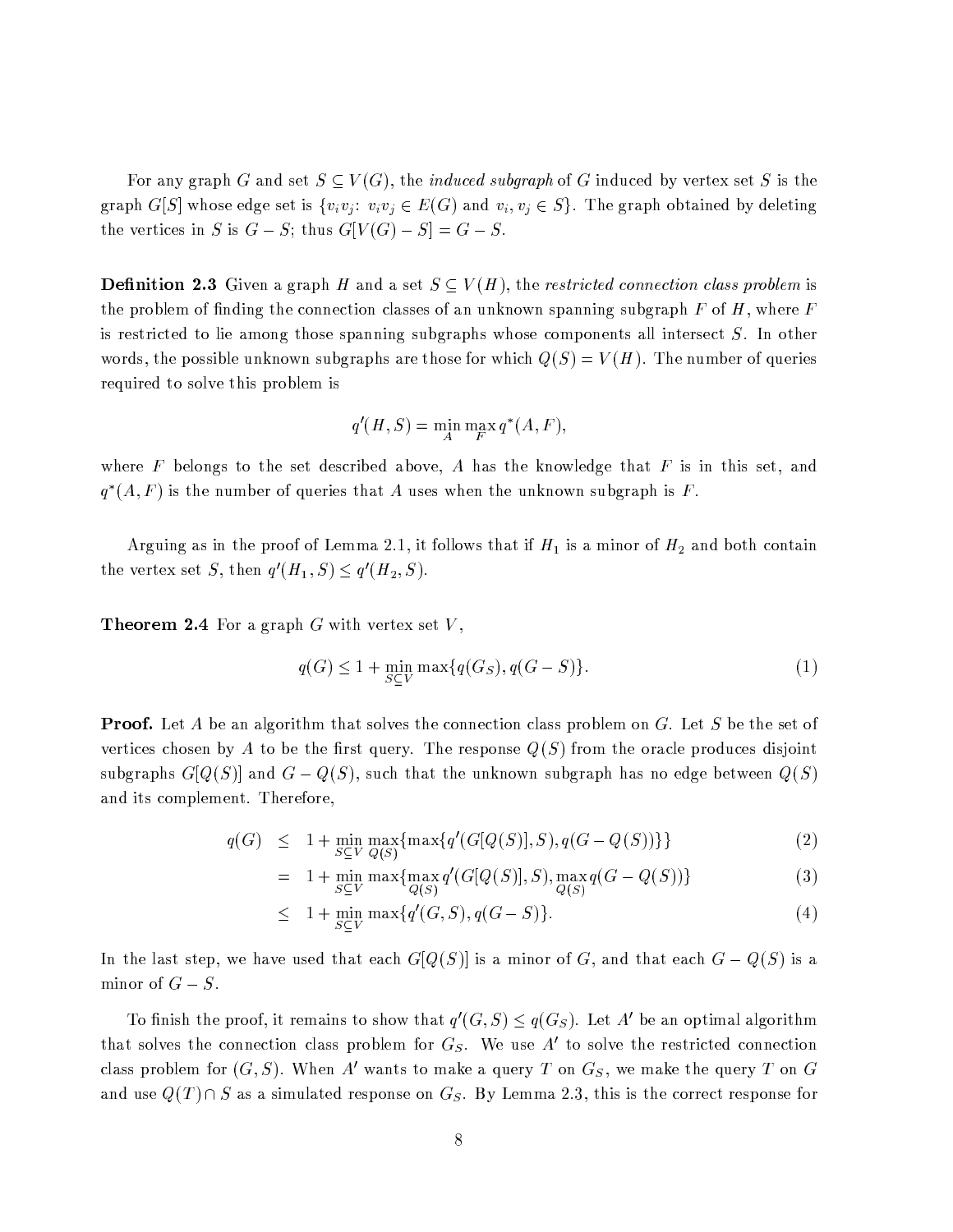an actual spanning subgraph  $F'$  of  $G_S$  whose connection classes are the intersections with S of the connection classes of the unknown subgraph  $F$  of  $G$ .

The algorithm A' uses the response  $Q(T) \cap S$  to choose the next query to make on  $G_S$ . When A' completes its work, it declares the connection classes for  $F'$ . We claim that this partition of S permits us to determine the connection classes of  $F$ , without further queries. If this claim is true, then we have used at most  $q(G<sub>S</sub>)$  queries to solve the restricted connection class problem.

Let C be a connection class of F. Since  $Q(S) = V(G)$ , C contains a nonempty subset of S. Also,  $C \cap S$  is a connection class in F'. Thus we know the correct distribution of S among connection classes of F. Given  $v \in C - S$ , let  $U = C \cap S$ , and let U' be another connection class of F'. Every response  $Q(T) \cap S$  is a union of connection classes in F'. Since A' determines that U and  $U'$  are distinct classes, some response contains one of them but not the other. In either case, we learn that v is not connected to any vertex of  $U'$  in F. Since we learn this for each connection class of  $F'$  other than  $U$ , we know that  $v$  is in the connection class containing  $U$ . 그

**Theorem 2.5** If G is a graph such that  $G_S$  is a minor of G for all  $S \subseteq V(G)$ , then

$$
q(G) = 1 + \min_{S \subseteq V} \max\{q(G_S), q(G - S)\}.
$$
\n(5)

**Proof.** Let V be the vertex set of G. Every optimal algorithm begins by making a query on some set S, after which it must (in parallel) solve the restricted problem  $(G[Q(S)], S)$  and the usual connection class problem on  $G-Q(S).$  It chooses  $S$  to minimize the worst-case subsequent number of queries. This yields the first equality below.

$$
q(G) = 1 + \min_{S \subseteq V} \max_{Q(S)} \{ \max\{ q'(G[Q(S)], S), q(G - Q(S)) \} \}
$$
(6)

$$
= 1 + \min_{S \subseteq V} \max \{ \max_{Q(S)} q'(G[Q(S)], S), \max_{Q(S)} q(G - Q(S)) \} \tag{7}
$$

$$
\geq 1 + \min_{S \subseteq V} \max\{q'(G, S), q(G - S)\}\tag{8}
$$

$$
\geq 1 + \min_{S \subset V} \max\{q'(G_S, S), q(G - S)\}\tag{9}
$$

$$
= 1 + \min_{S \subseteq V} \max\{q(G_S), q(G - S)\}.
$$
 (10)

Within the maximization, we cannot increase the value by choosing a particular  $Q(S)$ . In the first term we choose  $Q(S) = V(G)$ ; in the second we choose  $Q(S) = S$ . Then, since  $G_S$  is a minor of G, we can reduce to the restricted problem on Gs. Finally, we obtain  $q'(G_S, S) = q(G_S)$ since  $Q(S) = V(G<sub>S</sub>)$  provides no information, and the restricted problem  $(G<sub>S</sub>, S)$  is actually the unrestricted problem on  $G_S$ . The other direction of the inequality is Theorem 2.4. 囙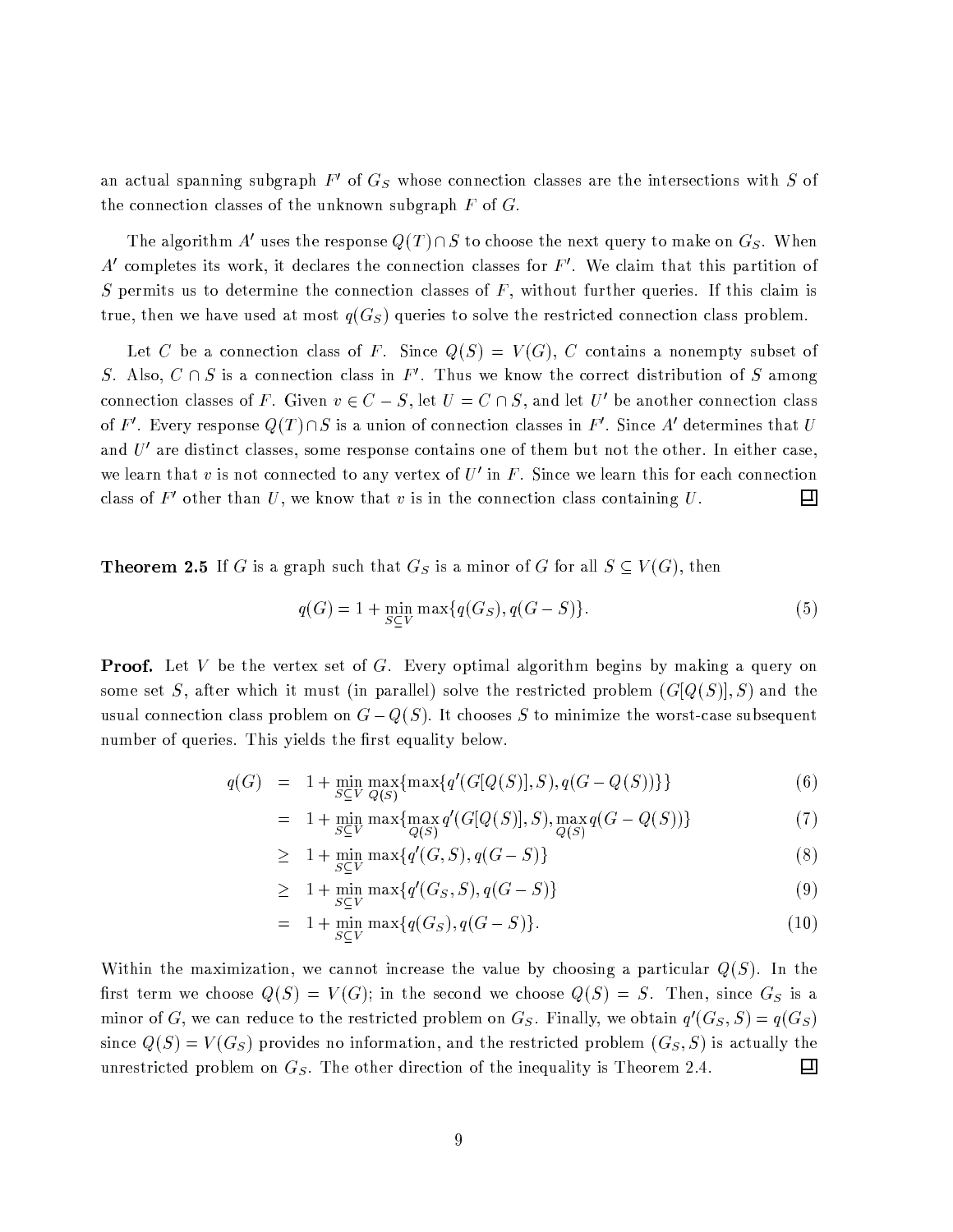Theorem 2.4 can be used to design approximation algorithm for more general graphs, such as the one at the end of this section. Theorem 2.5 can be used to obtain exact expressions for the adaptive query number on some classes of graphs.

**Corollary 2.6** For the complete graph  $K_n$  on n vertices,  $q(K_n) = \lceil \lg n \rceil$ .

**Proof.** This was first proved by Shi and Fuchs [23]. Here we obtain it from Theorem 2.5. Each S-connection graph of  $K_n$  is the clique  $K_{|S|}$ , which is a minor of  $K_n$ . Also  $K_n - S = K_{n-|S|}$ .  $\Box$ Therefore  $q(K_n) = 1 + q(K_{\lceil n/2 \rceil}) = \lceil \lg n \rceil$ .

**Corollary 2.7** Let G be a graph, with  $S \subseteq V(G)$ . If  $G_1, G_2, \ldots, G_k$  are the components of  $G-S$ , then  $q(G) \leq 1 + \max\{[|g|S|], q(G_1), \ldots, q(G_k)\}.$ 

**Proof.** Since every S-connection graph is a minor of  $K_{|S|}$ ,  $q(G_S) \leq q(K_{|S|}) = \lceil |S| \rceil$ . From Lemma 2.2,  $q(G - S) = \max\{q(G_1), q(G_2), \ldots, q(G_k)\}.$  $\Box$ 

**Corollary 2.8** For the path  $P_n$  on *n* vertices,  $q(P_n) = \lg \lg n + O(1)$ .

**Proof.** Each S-connection graph is  $P_{|S|}$ , which is a minor of  $P_n$ . The graph  $G-S$  has  $n-|S|$ vertices. From the pigeonhole principle, at least one component of  $G-S$  is a path of at least  $(n-|S|)/(|S|+1)$  vertices. On the other hand, if the vertices of S are evenly spaced among the n vertices, then every component in  $G-S$  contains at most  $(n-|S|)/(|S|+1)$  vertices. Therefore

$$
q(P_n) = 1 + \min_{S \subset V} \max\{q(P_{|S|}), q(P_{[(n-|S|)/(|S|+1)]})\}.
$$
 (11)

Solving the equation  $|S| = (n - |S|)/(|S| + 1)$  gives  $|S| = \sqrt{n+1} - 1$ . Therefore,

$$
q(P_n) = 1 + q(P_{\lceil \sqrt{n+1} - 1 \rceil}) \tag{12}
$$

 $\Box$ 

which yields  $q(P_n) = \lceil \lg \lg(n+1) \rceil$ .

It is important to clarify that the argument of Theorem 2.4 gives a procedure for generating the first query for a query algorithm whose number of queries satisfies the resulting bound, but the argument does not directly yield a recursive algorithm for finding the connection classes. Although the first query is the set S that minimizes  $\max\{q(G_S), q(G-S)\}\$ , the connection class algorithm for a given instance does not then find connection classes in  $q(G<sub>S</sub>)$  and  $q(G - S)$ . It receives the response  $Q(S)$  from the oracle and procedes to find connection classes in  $G[Q(S)]$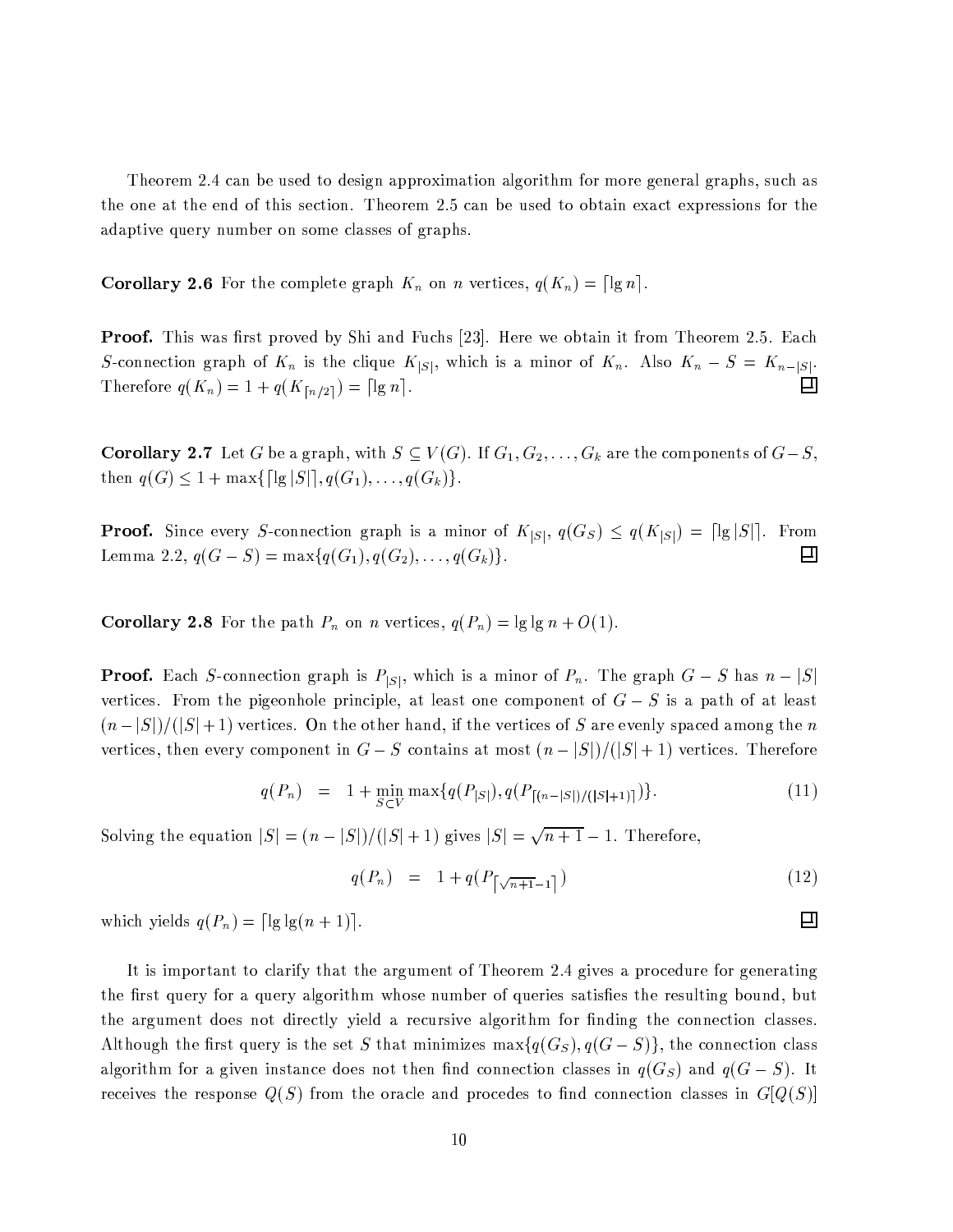and each component of  $G-Q(S)$ , in parallel, knosing that the connection classes in  $G[Q(S)]$  all intersect S. For  $G[Q(S)]$ , it takes at most  $q(G<sub>S</sub>)$  additional queries to solve the problem, but  $G<sub>S</sub>$ does not provide the next query set.

For example, Figure 5 considers an instance for  $G = P_{15}$ , using Corollary 2.8 to generate the queries. The edges in the adjacency graph G are shown, and the edges in the fault graph F are  $1 \quad 1 \quad \mu$ 14  $\mu$  m,  $1 \quad 1 \quad \mu$ five subgraphs containing potential components, including two in  $G[Q(S)]$  and three in  $G-Q(S)$ . Each subgraph is a path. We use Corollary 2.8 to generate the next test for paths in  $G-Q(S)$ . Because the 7-vertex component in  $G[Q(S)]$  was generated by two vertices of S, we know that all but one of its edges are faults, and one additional query at any of its vertices finishes the problem. After the second query, we have all the connection classes of  $F$ . A general adaptive algorithm for finding connection classes appears in Section 4.





Figure 5: Find connection classes of  $F \subset P_{15}$  in 2 queries.

**Theorem 2.9** If G is a tree of n vertices, then  $q(G) \leq |g|g_n + 3$ , and the queries can be constructed in polynomial time.

**Proof.** By removing a single vertex, an *n*-vertex tree can be partitioned into components having  $\mathcal{H}_\text{max}$  is the state of the state of the state of the state of the state of the state of the state of the state of the state of the state of the state of the state of the state of the state of the state of the state vertices, move to the neighbor of  $v$  in that component, and repeat until all components have size at most  $n/2$ .)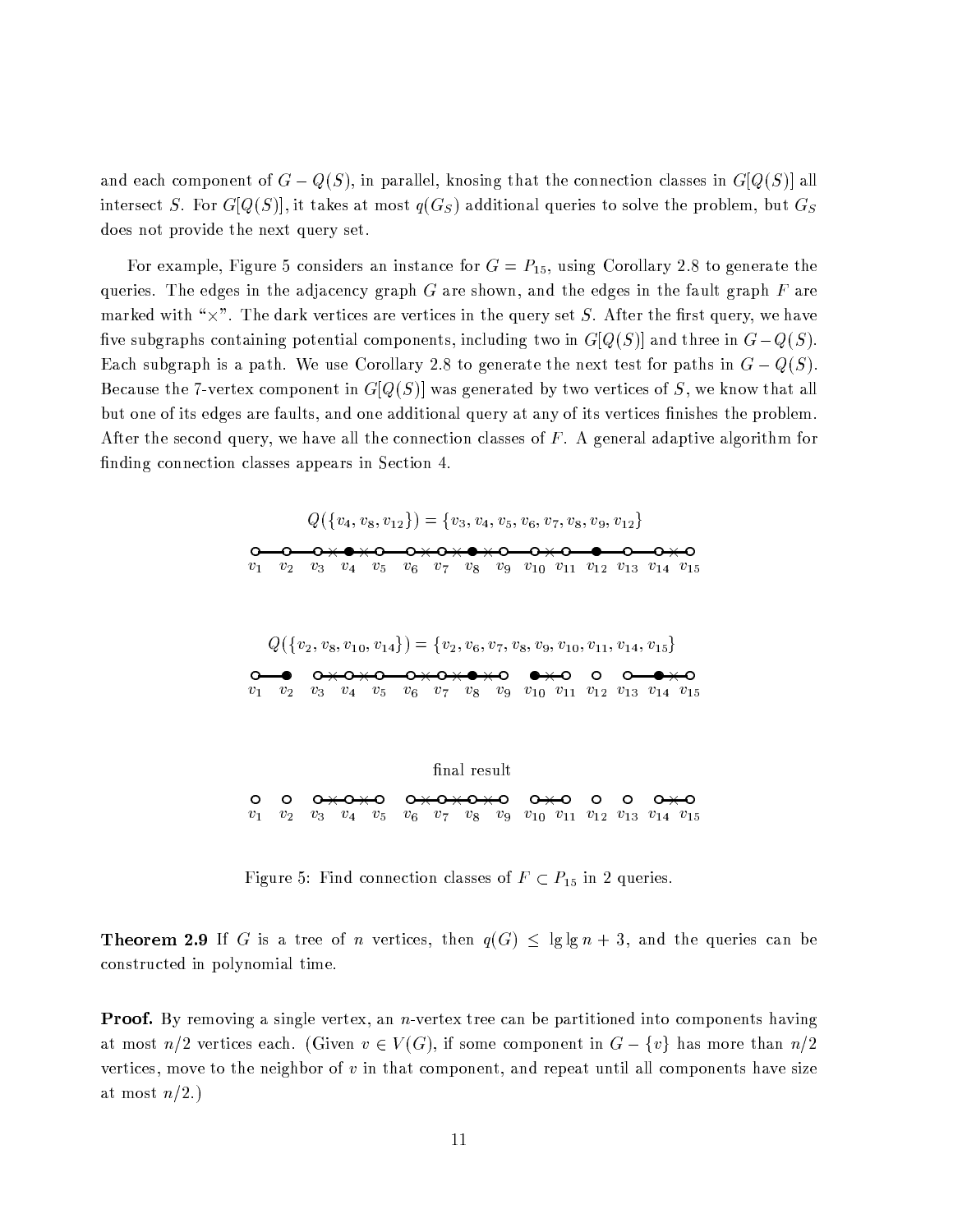We iteratively place such splitting vertices into  $S$  until each remaining component has at most  $2\sqrt{n}$  vertices. This process is modeled by a decomposition tree T. The parents of leaves in T correspond to connected subgraphs of G with at least  $2\sqrt{n}$  vertices, so there are at most  $\sqrt{n}/2$  of them. When the leaves of  $T$  are deleted, we have a tree with at most  $\sqrt{n}/2$  leaves and thus fewer than  $\sqrt{n}$  vertices, each corresponding to a vertex of S.

If  $G_S$  at this point is not a tree, as in Figure 4, we add additional vertices of G to S. Let  $G'$ denote the subgraph of G that is the union of all paths in G joining vertices of G. We add to S all vertices that have degree at least 3 in G' (in Figure 4, one vertex is added). Since G' has fewer than  $\sqrt{n}$  leaves, we add fewer than  $\sqrt{n}$  vertices to S. The final set S has fewer than  $2\sqrt{n}$ vertices. The graph  $G_S$  is the graph obtained from  $G'$  by contracting an edge incident to a vertex of degree 2 (unless both endpoints are in  $S$ ) until no further such operations are available.

Let  $f(n) = \max q(G)$ , where the maximum is taken over all *n*-vertex trees. By Theorem 2.4,  $f(n) \leq 1 + f(2\sqrt{n})$ . This recurrence yields  $f(n) \leq \lg \lg n + f(8) = \lg \lg n + 3$ . 그

Theorem 2.9 is essentially best possible, because the query number of the path is within three of this bound.

**Theorem 2.10** If G is the complete bipartite graph  $K_{m,n}$ , then  $q(G) = \lceil \lg(\min\{m, n\} + 1) \rceil$ .

**Proof.** Assume without loss of generality that  $m \leq n$ . If we pick any  $\lceil m/2 \rceil$  vertices in the partite set of size  $m$  to use as  $S$  in Theorem 2.4, then

$$
q(K_{m,n}) \leq 1 + \max\{q(K_{\lfloor m/2 \rfloor}), q(K_{\lfloor m/2 \rfloor,n})\} \leq 1 + q(K_{\lfloor m/2 \rfloor,n}).
$$

With  $q(K_{1,n}) = 1$ , the recurrence yields  $q(K_{m,n}) \leq \lceil \lg(m+1) \rceil$ .

On the other hand contracting  $m-1$  edges of a matching yields  $K_{m+1}$  as a minor  $K_{m+1}$ , as illustrated in Figure 2. From Lemma 2.1,  $q(K_{m,n}) \geq q(K_{m+1}) = \lceil \lg(m+1) \rceil$ . 口

Next suppose that G is a planar graph. Planar graphs arise naturally when the routing is planar and short faults occur only between wires that are close together [8, 22].

**Theorem 2.11** (Planar Separator Theorem, Lipton-Tarjan [21]) Let G be an *n*-vertex planar graph. In  $O(n)$  time we can partition  $V(G)$  into three sets A, B, C such that 1) no edge has endpoints in A and B, 2)  $|A|, |B| \le 2n/3$ . and 3)  $|C| \le \sqrt{8n}$ . C contains no more than  $\sqrt{8n}$ vertices.

**Corollary 2.12** Let G be an *n*-vertex planar graph. In  $O(n)$  time we can find a set  $S \subset V(G)$ such that  $|S| \le (12 + 6\sqrt{2})\sqrt{n}$  and the components of  $G-S$  have order less than  $n/4$ .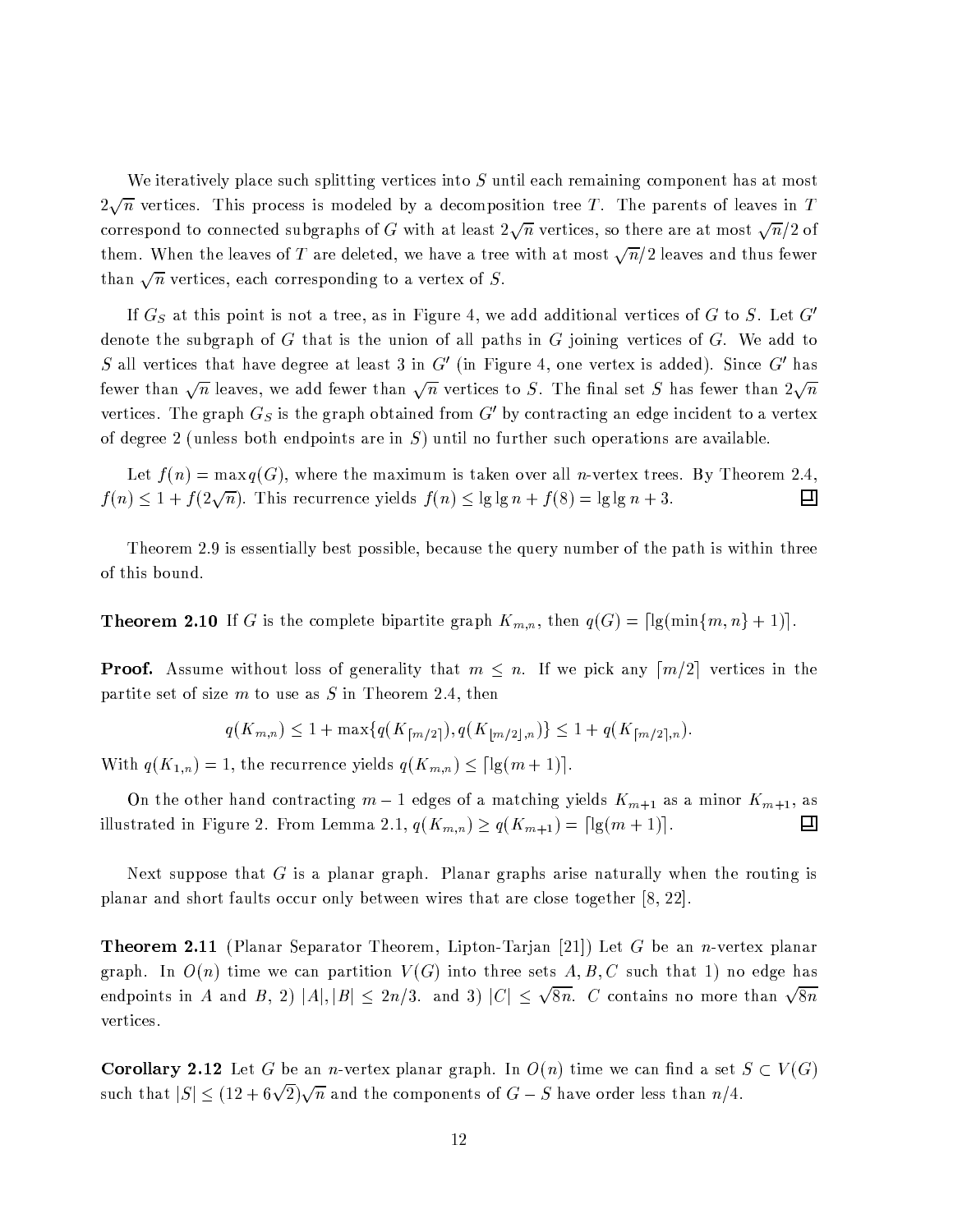**Proof.** From Theorem 2.11,  $V(G)$  can be partitioned into A, B and C such that there is no edge between A and B,  $|A|, |B| \leq \sqrt{8n}$ , and  $|C| \leq 2n/3$ . We call such a set C a separator. The sizes of A and B are bounded by an and  $(1 - \alpha n)$  for some  $1/3 \le \alpha \le 2/3$ . Recursively find separators  $C_A$  for  $G[A]$  and  $C_B$  for  $G[B]$ , we have  $|C_A \cup C_B| \leq \sqrt{8\alpha n} + \sqrt{8(1-\alpha)n} < \sqrt{8n}\sqrt{2}$ . We apply Theorem 2.11 recursively for 4 levels, reducing all components among the remaining vertices to order at most  $(2/3)^4n = 16n/81 < n/4$ . Let S be the union of all the separators found in this tree of separations. We have

$$
|S| \le \sqrt{8n}(1 + 2^{1/2} + 2^{2/2} + 2^{3/2}) = \sqrt{n}(12 + 6\sqrt{2}).
$$

Since each C can be found in time linear in the current number of vertices, the total time to find S is  $O(n)$ . 囙

**Theorem 2.13** If G is a planar graph of n vertices, then  $q(G) \leq \frac{1}{2} \lg n + O(1)$ , and each query can be constructed in  $O(n)$  time.

**Proof.** Let  $f(n)$  be the maximum query number of an *n*-vertex planar graph. We prove by induction on *n* that  $f(n) \leq \frac{1}{2} \lg n + c + 1$ , where  $c = \lg(12 + 6\sqrt{2})$ .

When  $n < 4$ , the bound holds trivially. For the induction step, consider  $n \geq 4$ . By Corollaries 2.7 and 2.12,

$$
f(n) \le 1 + \max\{ \lg(\sqrt{n}(12 + 6\sqrt{2})), f(\lfloor n/4 \rfloor) \} \tag{13}
$$

$$
\leq 1 + \max\{\frac{1}{2}\lg n + c, \frac{1}{2}\lg(n/4) + c + 1\} \tag{14}
$$

$$
= \frac{1}{2} \lg n + c + 1. \tag{15}
$$

囙

We do not know whether Theorem 2.13 is best possible. Since paths are planar, we have *n*-vertex planar graphs requiring  $\lceil \lg \lg(n+1) \rceil$  queries, but these are our worst examples. Note that the  $S$ -connection graph of a planar graph need not be planar.

Random graphs generated by letting each edge occur with probability .5 tend to be fairly dense. We show next that when solving the connection class problem by adaptive algorithms on dense graphs, structural diagnosis is not much better than functional diagnosis.

**Theorem 2.14** For almost every graph  $G, q(G) \ge \lg n - \frac{1}{2} \lg \lg n + O(1)$ . This bound also holds for every graph with about  $n^2/4$  edges.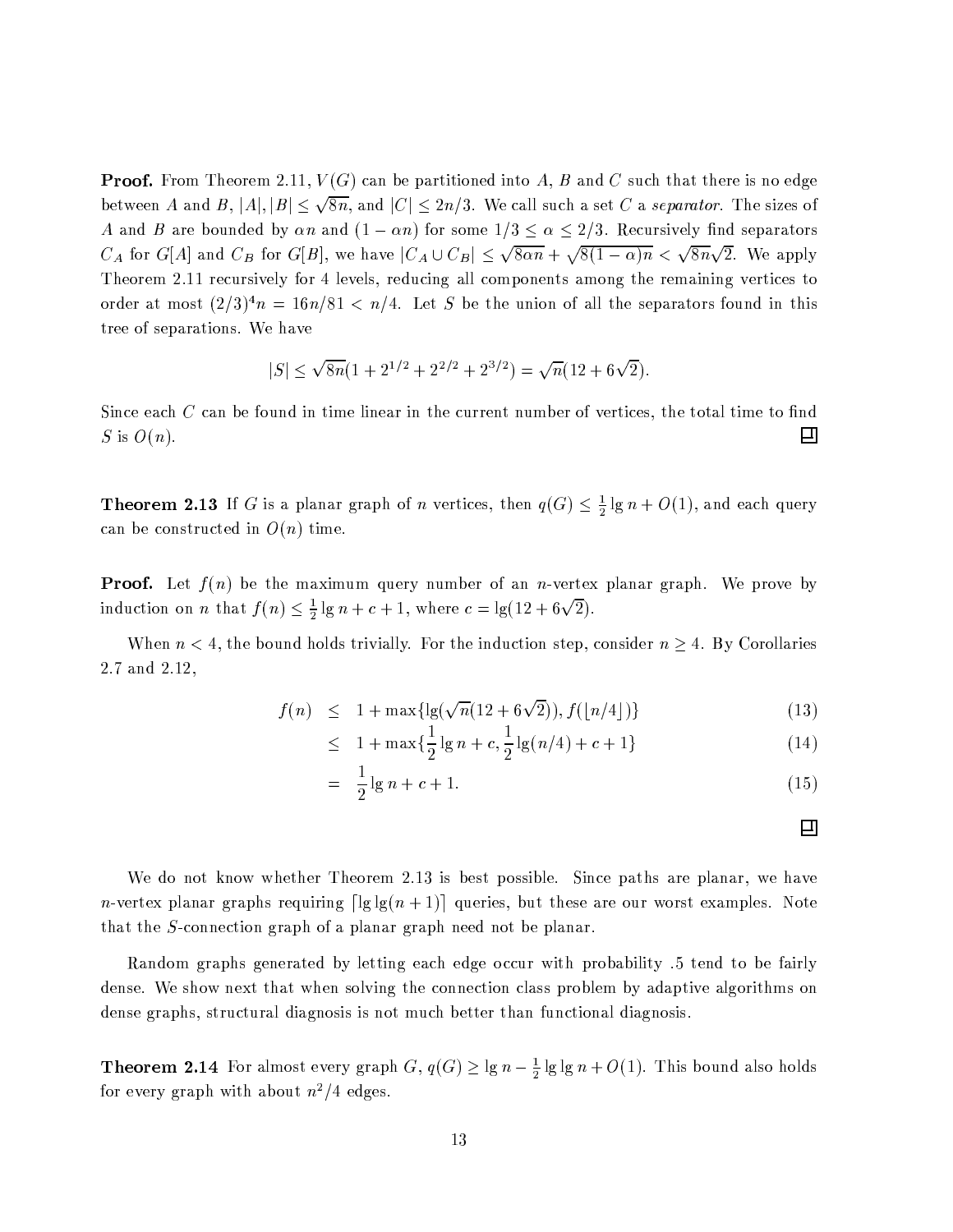**Proof.** Bollobás, Catlin and Erdős [3] proved that almost every *n*-vertex graph has  $K_m$  as a  $\frac{1}{\sqrt{1-\frac{1}{\sqrt{1-\frac{1}{\sqrt{1-\frac{1}{\sqrt{1-\frac{1}{\sqrt{1-\frac{1}{\sqrt{1-\frac{1}{\sqrt{1-\frac{1}{\sqrt{1-\frac{1}{\sqrt{1-\frac{1}{\sqrt{1-\frac{1}{\sqrt{1-\frac{1}{\sqrt{1-\frac{1}{\sqrt{1-\frac{1}{\sqrt{1-\frac{1}{\sqrt{1-\frac{1}{\sqrt{1-\frac{1}{\sqrt{1-\frac{1}{\sqrt{1-\frac{1}{\sqrt{1-\frac{1}{\sqrt{1-\frac{1}{\sqrt{1-\frac{1}{\sqrt{1-\frac{1}{\sqrt{1-\frac{1}{\sqrt{1-\frac{1$ almost always. In fact, Kostochka [16] and Thomason [24] each proved that every graph of  $n$  $\frac{1}{2}$ ,  $\frac{1}{2}$ ,  $\frac{1}{2}$ ,  $\frac{1}{2}$ ,  $\frac{1}{2}$ ,  $\frac{1}{2}$ ,  $\frac{1}{2}$ ,  $\frac{1}{2}$ ,  $\frac{1}{2}$ ,  $\frac{1}{2}$ ,  $\frac{1}{2}$ ,  $\frac{1}{2}$ ,  $\frac{1}{2}$ ,  $\frac{1}{2}$ ,  $\frac{1}{2}$ ,  $\frac{1}{2}$ ,  $\frac{1}{2}$ ,  $\frac{1}{2}$ ,  $\frac{1}{2}$ ,  $\frac{1}{2}$ , [2], page  $279$ ). Ш

In general, computing  $q(G)$  appears to be NP-hard, but we have not proved this. Observe HO8@LH«HO85,<N.132.N=5N 32=5N¥i,JK;LP ~C=5,JKI.1,GBRHM;|-2,JHO,JKON.35,8/h85,JHO85,JK, <sup>l</sup> ,=~9=@k>WB¢>14 "4pjP9/F^82=B &#40jP9  $\lg \chi(G)$ , but it is still possible that  $q(G)$  is easier to compute. The problem belongs to a class of reproblems known 25  $\nabla^P$  which is 2 superset of NP (see C2rey 2nd Johnson [7] for the definition)

### end and the state of the state of the state of the state of the state of the state of the state of the state o

b3îHO82.WBRBI,GS/HI.1;93 /,EBIHO= -2[35;935j@#-5@L05H².YC,¡@k>149;9KI.1HO85NB\_P;9KRB²;L>1Y9.1354HO85,¡S/;93535,GS/H².;C3§SM>W@9BOB05KM;9i2>1,JNF"H 35;935j adaptive algorithm T is a set of queries  $S_1, S_2, \ldots, S_t$ , and a subroutine that analyzes the set of responses  $Q(S_1),Q(S_2),\ldots,Q(S_t)$  to derive the connection classes. The query sets  $S_1,S_2,\ldots,S_t$ are fixed. We say that a non-adaptive algorithm  $T$  solves the connection class problem for  $G$  if, for every subgraph F of G, T finds the connection classes of F.

. Habsbergad: The international Hossex and the international Hossex and the international Hossex and the international Hossex and the international Hossex and the international Hossex and the international Hossex and the i problem for G. Let the worst-case number of queries used by an algorithm T be  $t(T)$ . The *non-adaptive test number t(G)* of a graph G is the minimum number of non-adaptive queries that always suffices to solve the connection class problem of  $G$ :

$$
t(G) = \min_{T \in \mathbf{T}_G} t(T).
$$

A sequence of queries  $S_1, S_2, \ldots, S_t$  defines a sequential test vector (STV)  $X(v_i)$  for each vertex  $v_i$ . For each vertex  $v_i, X(v_i) = x_{i1}x_{i2} \cdots x_{it}$  is the t-bit binary vector defined by  $x_{ij}=1$ .ep tases and the contract of the contract of the contract of the contract of the contract of the contract of the contract of the contract of the contract of the contract of the contract of the contract of the contract of  $\mathcal{F} = \mathcal{F} \mathcal{F} \cup \mathcal{F}$ will also use sequential test vectors to describe the queries in this section, because the test vector language underscores the parallel aspects of non-adaptive queries.

For example, Table 4 shows for  $n=5$  the set of queries called the *walking ones sequence* and the corresponding sequential test vectors. Table 5 shows another set of queries.

It is immediate that the walking ones sequence suffices for full diagnosis. It is also known that a set of sequential test vectors can perform full diagnosis if it contains the walking ones sequence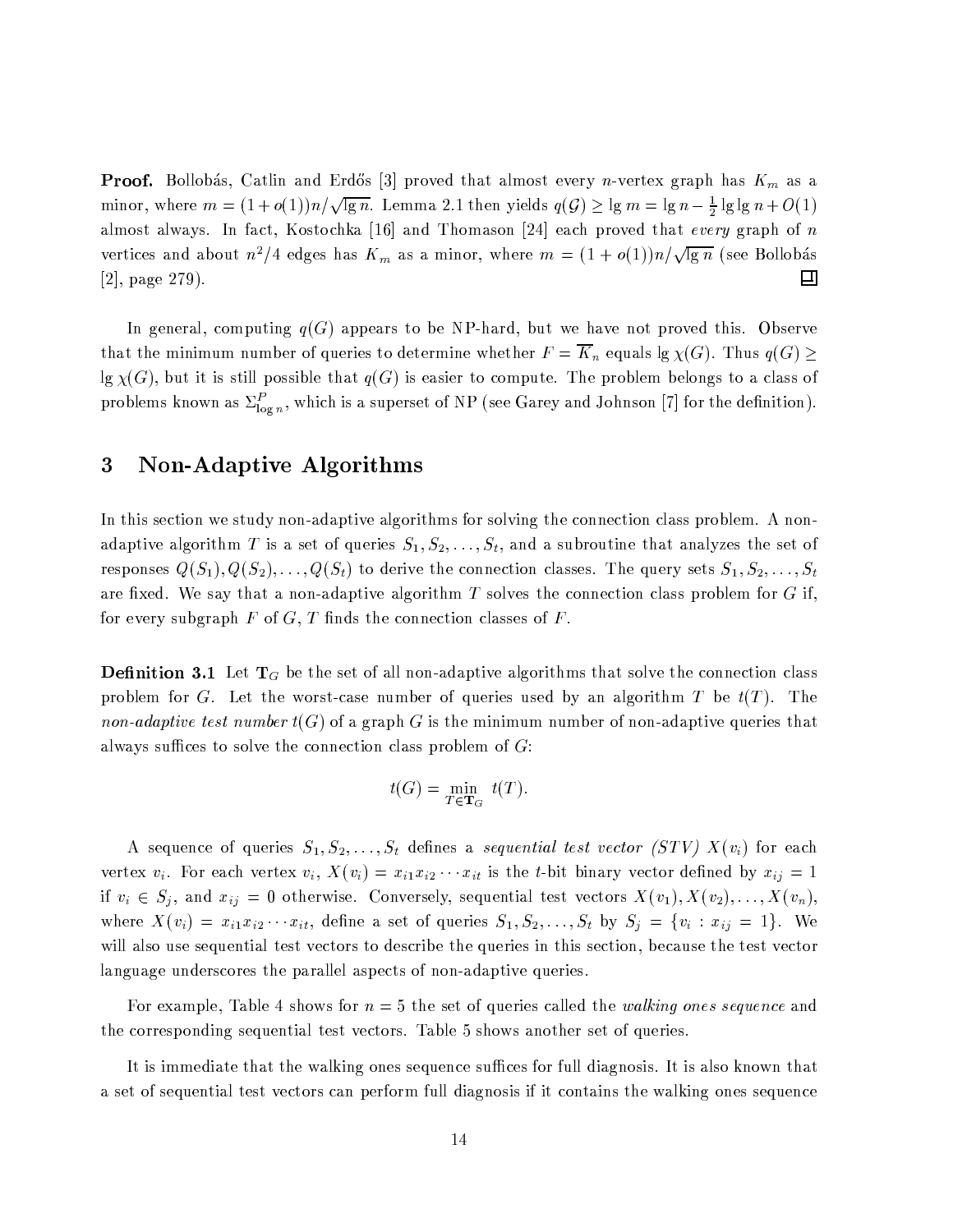Table 4: The walking ones sequence for five vertices.

|                |          |              | $S_2$ $S_3$ $S_4$ $S_5$ |  | queries | – STVs                           |
|----------------|----------|--------------|-------------------------|--|---------|----------------------------------|
| $v_1$          |          | $\theta$     |                         |  |         | $S_1 = \{v_1\}$ $X(v_1) = 10000$ |
| v <sub>2</sub> | $\theta$ |              | 0                       |  |         | $S_2 = \{v_2\}$ $X(v_2) = 01000$ |
| $v_3$          | $\theta$ | $\theta$     |                         |  |         | $S_3 = \{v_3\}$ $X(v_3) = 00100$ |
| $v_4$          | 0        | $\mathbf{0}$ |                         |  |         | $S_4 = \{v_4\}$ $X(v_4) = 00010$ |
| v <sub>5</sub> |          |              |                         |  |         | $S_5 = \{v_5\}$ $X(v_5) = 00001$ |

Table 5: A set of four queries and sequential test vectors.

|                | $S_2$ | $S_3$ | queries                   | STVs            |
|----------------|-------|-------|---------------------------|-----------------|
| v <sub>1</sub> |       |       | $S_1 = \{v_2, v_5\}$      | $X(v_1) = 0011$ |
| v <sub>2</sub> |       |       | $S_2 = \{v_3\}$           | $X(v_2) = 1001$ |
| $v_2$          |       |       | $S_3 = \{v_1, v_3, v_5\}$ | $X(v_3) = 0110$ |
| v <sub>4</sub> |       |       | $S_4 = \{v_1, v_2\}$      | $X(v_4) = 0000$ |
| $v_{5}$        |       |       |                           | $X(v_5) = 1010$ |

[19] or is diagonally independent [11]. It may be less obvious that the queries in Table 5 can also perform full diagnosis.

**Lemma 3.1** (Shi-Fuchs [23]) A necessary and sufficient condition for sequential test vectors  $X(v_1), \ldots, X(v_n)$  to solve the connection class problem on  $K_n$  is that for any disjoint nonempty vertex sets U, V,  $\vee_{u\in U}X(u)\neq \vee_{v\in V}X(v)$ , where the operation  $\vee$  is the bit-wise Boolean OR.

Lemma 3.1 does not give an efficient method to check whether the set of sequential test vectors can perform full diagnosis, because the number of such  $V_1$  and  $V_2$  subsets is exponential in terms of  $n$ . Next we prove that it is unlikely that there exists any polynomial time verifiable characterization.

**Theorem 3.2** It is NP-hard to tell whether a set of sequential test vectors can solve the connection class problem for G, even if  $G = K_n$ .

**Proof.** By Lemma 3.1, it is sufficient to show the following problem is NP-hard.

Problem II: Given a set of t-bit binary vectors  $T = \{X_1, X_2, \ldots, X_n\}$ , are there disjoint non-empty subsets of indices I and J such that  $\vee_{i\in I} X_i = \vee_{j\in J} X_j$ ?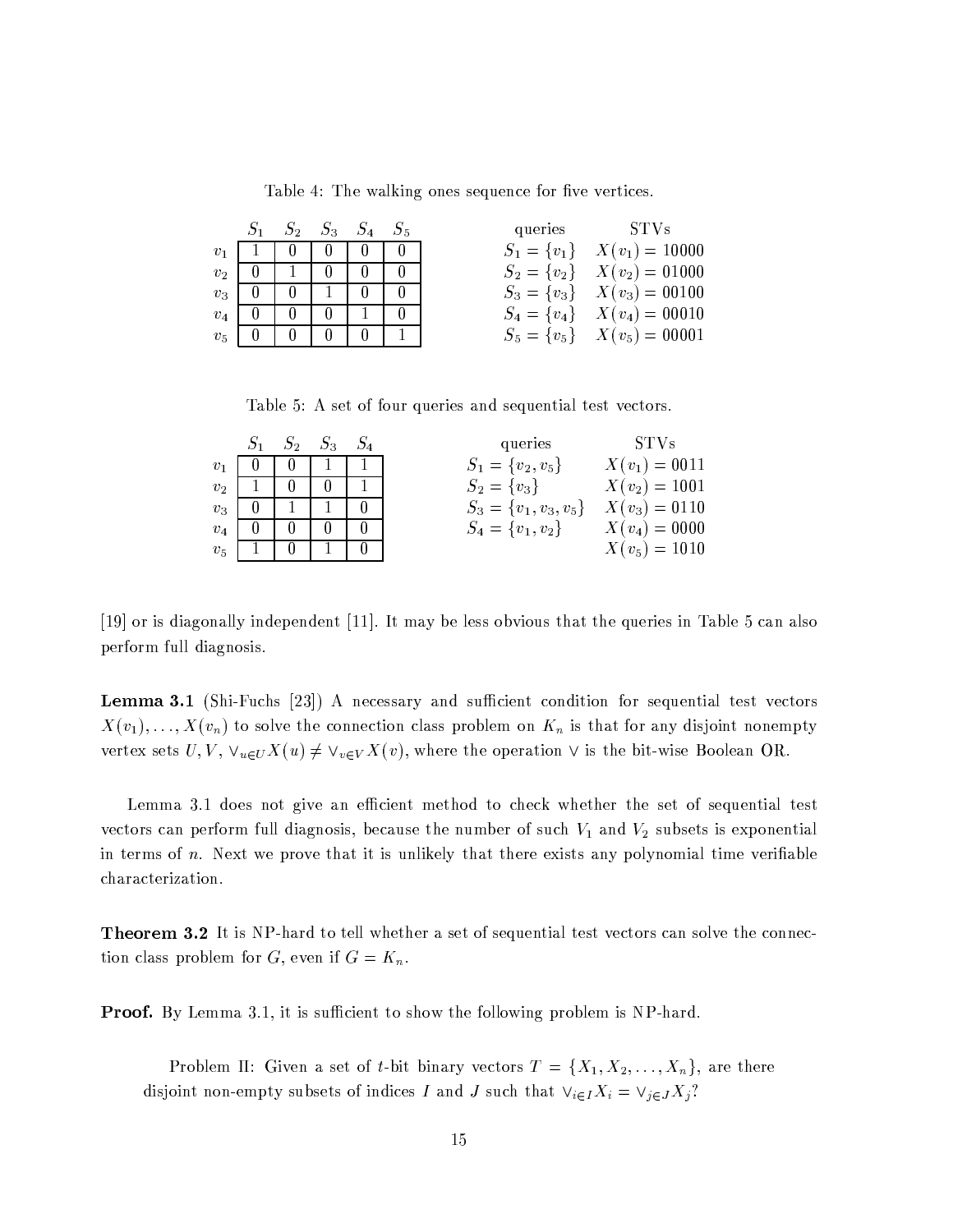We start the reduction from the *Not-All-Equal 3SAT* problem, known to be NP-complete [7]:

Instance: Set  $Y = \{y_1, y_2, \ldots, y_n\}$  of variables, collection  $C = \{c_1, c_2, \ldots, c_t\}$  of clauses over Y such that each clause  $c \in C$  contains at most three variables.

Question: Is there a truth assignment for Y such that each clause in  $C$  has at least one true literal and at least one false literal?

First observe that Not-All-Equal 3SAT remains NP-complete even if all clauses contain only positive literals: Given an instance of Not-All-Equal 3SAT problem with some negated literals, replace each negated literal  $\overline{y}_i$  by a new variable y' and add a new clause  $(y_i + y'_i)$ . Now all clauses contain only positive literals, and the newly added clauses force  $y'_i = \overline{y}_i$ , for all *i*.

From an instance of Not-All-Equal 3SAT in which all clauses contain only positive literals, we construct a set of t-bit binary vectors  $T = \{X_1, \ldots, X_n\}$ . For  $1 \leq i \leq n$ , we define  $X_i =$  $x_{i1}x_{i2}\cdots x_{it}$  by  $x_{ij}=1$  if  $y_i \in c_j$  and  $x_{ij}=0$  otherwise.

Observe that any solution to the instance of the Not-All-Equal 3SAT defines sets of indices  $I = \{i: y_i \text{ is true}\}\$ and  $J = \{j: y_j \text{ is false}\}.$  These sets are disjoint, non-empty, and satisfy  $\vee_{i\in I}X_i=\vee_{i\in J}X_i=111\cdots1$ . Conversely, a partition of the index set into sets I and J such that  $\vee_{i\in I}X_i=\vee_{i\in J}X_i=111\cdots1$ . yields a solution to this instance of Not-All-Equal 3SAT. Therefore, the following problem is NP-hard:

Problem II': Given t-bit binary vectors  $T = \{X_1, X_2, \ldots, X_n\}$ , is there a partition I, J of  $\{1, 2, ..., n\}$  such that  $\bigvee_{i \in I} X_i = \bigvee_{j \in J} X_j$ ?

To finish the proof, we show that a polynomial time algorithm A for problem II would yield a polynomial time algorithm for problem  $\Pi'$ . Given an instance T of problem  $\Pi'$ , we use A to find disjoint nonempty index sets I and J, such that  $\bigvee_{i\in I} X_i = \bigvee_{j\in J} X_j$ . There are three cases.

1) No such I and J is found. Then instance T does not have a solution for problem  $\Pi'$ .

2) They are found, and  $I \cup J = \{1, 2, ..., n\}$ . Then instance T has a solution for problem II'.

3) They are found but  $I \cup J \neq \{1, 2, ..., n\}$ . First expand I and J to be maximal sets solving II. Let  $Z = V_{i \in I} X_i$ . Then instance T of problem II' has a solution if and only if the following instance of problem II' has a solution:  $T' = \{X_i \wedge \overline{Z} : i \notin I \cup J\}.$ 囙

Theorem 3.4 computes  $t(K_n)$ . Shi and Fuchs [23] proved it using general consequences of Lindström [20] and Tverberg [25]. Here we give a direct proof using Tverberg's argument. We need a set theory result as a lemma.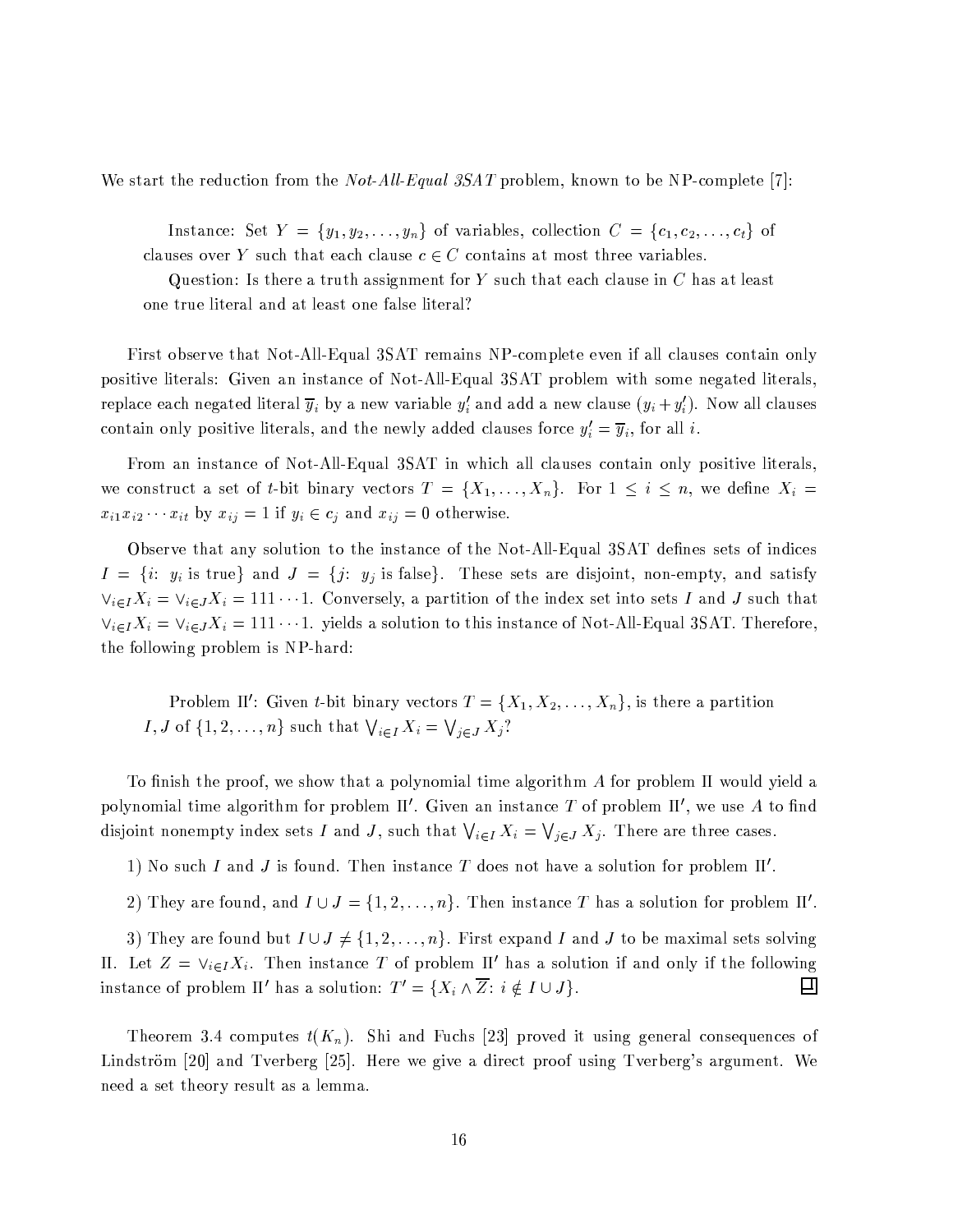**Lemma 3.3** (Radon's Theorem) Let  $p_1, p_2, \ldots, p_m$  be points in  $\mathbb{R}^d$ . If  $d < m - 1$ , then the set of points has disjoint subsets  $P$  and  $Q$  such that the intersection of the convex hull of  $P$  and the convex hull of  $Q$  is non-empty.

**Theorem 3.4** When G is the complete graph  $K_n$  on n vertices,  $t(G) = n - 1$ .

**Proof.** The  $n-1$  queries  $\{v_1\}, \{v_2\}, \ldots, \{v_{n-1}\}\$  suffice; we show that no smaller set suffices.

Consider a set of t-bit sequential test vectors  $X_1, \ldots, X_n$ , where  $X_i = x_{i1} x_{i2} \ldots x_{it}$ . We prove that if  $t < n-1$ , then there are non-empty disjoint subsets of indices I and J such that  $\vee_{i \in I} X_i =$  $\vee_{j\in J}X_i$ .

We may assume that  $t = n - 2$ ; otherwise we add extra queries. Since a set containing two zero vectors cannot test whether the corresponding vertices are isolated or form an isolated edge, we may assume that  $X_1, \ldots, X_{n-1}$  are nonzero vectors. Let  $s_i = X_i \cdot 1_t$ . Normalize the vectors by defining  $Y_i = \frac{1}{s_i} X_i$ , so that each  $Y_i$  has sum 1. Thus each  $Y_i$  lies in a hyperplance in  $\mathbb{R}^t$ ; this hyperplane is isomorphic to  $\mathbf{R}^{t-1} = \mathbf{R}^{n-3}$ . Although the hyperplane is  $n-3$ -dimensional, we have still expressed the points using t coordinates corresponding to the queries.

By Radon's Theorem, there are minimal nonempty disjoint subsets of these points having a common point Y' in their convex hull. We can write  $Y' = \sum_{i \in I} \alpha_i Y_i = \sum_{j \in J} \beta_j Y_j$ , with all coefficients being positive. Each coordinate in  $Y'$  is nonzero if and only if it is nonzero in  $Y_i$  and  $Y_j$  for some  $i \in I$  and  $j \in J$ . Thus  $\vee_{i \in I} X_i = \vee_{j \in J} X_i$ , with this vector being nonzero in the same coordinates as  $Y'$ .  $\Box$ 

We extend the Shi-Fuchs theorem to arbitrary graphs.

**Theorem 3.5** A necessary and sufficient condition for sequential test vectors  $\{X(v): v \in V(G)\}\$ . to find all connection classes of G is that  $\vee_{u\in U}X(u)\neq\vee_{v\in V}X(v)$  whenever  $U,V$  are disjoint nonempty subsets of  $V(G)$  such that  $G[U], G[V]$ , and  $G[U \cup V]$  are connected graphs.

**Proof.** If the condition fails using sets  $U, V \subseteq V(G)$ , then these test vectors do not distinguish between inputs in which the only nontrivial connection class is  $U \cup V$  and inputs in which the only nontrivial connection classes are  $U$  and  $V$ . (This has been called the *confounding syndrome*  $[11]$ .)

Conversely, suppose that the condition holds. First partition the set of vertices into disjoint subsets according the response of each query as follows. Before the *i*th step, suppose that we have partitioned V into  $V_1, \ldots, V_m$ . The response of the next query  $Q(S_i)$  further partitions each  $V_j$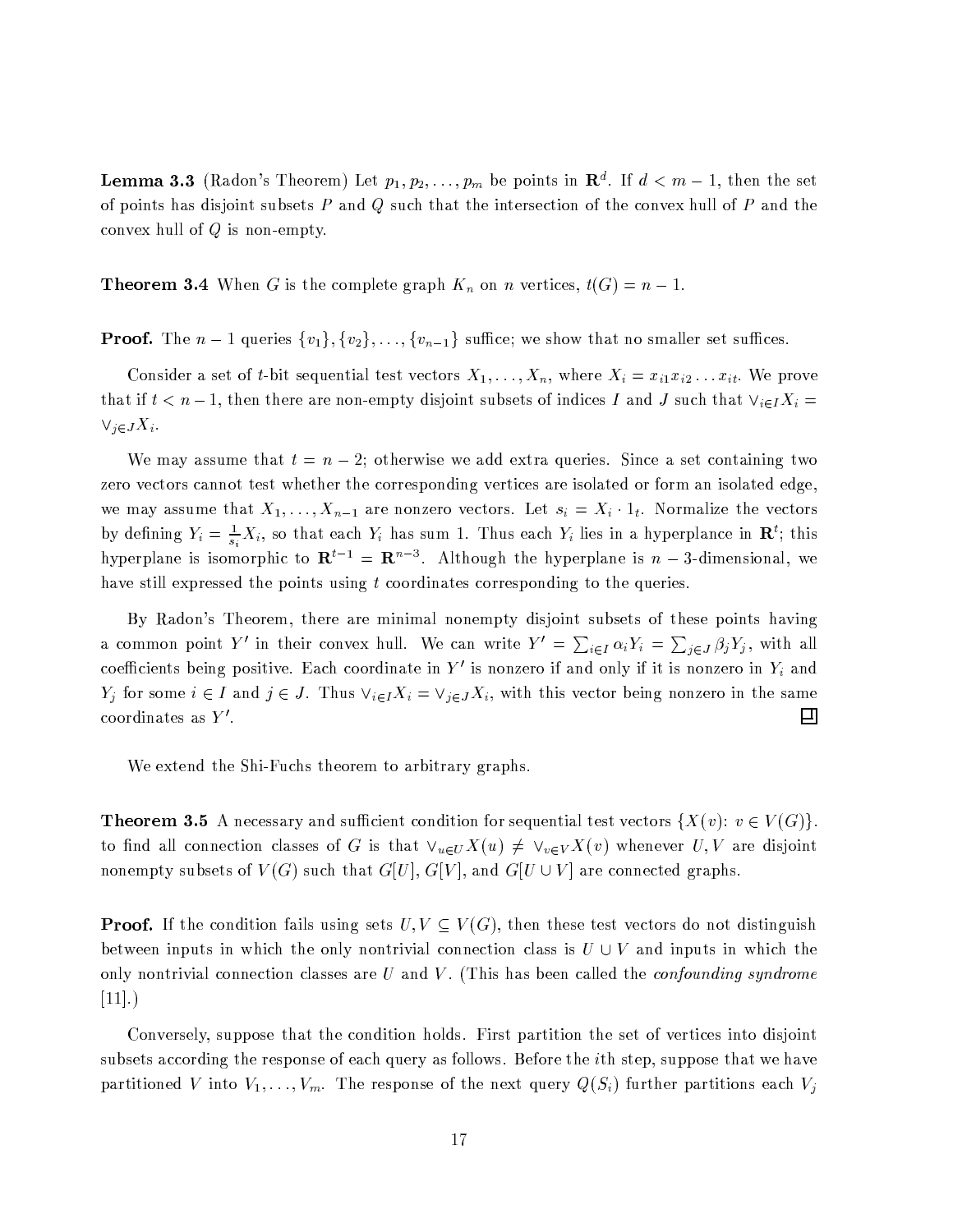into  $V_j \cap Q(S_i)$  and  $V_j \cap (V - Q(S_i))$ . When we finish all the queries, report each maximal vertex set inducing a connected subgraph of G that lies in a single  $V_i$  as one connection class of the fault graph  $F$ . We show that this algorithm works correctly.

If C is a connection class of F, then  $C \subseteq Q(S)$  or  $C \cap Q(S) = \emptyset$  for every  $S \subseteq V(G)$ . Thus all of C remains in the same  $Vk$ , and all of C will be reported to be in the same connection class.

If connection classes  $C_1, \ldots, C_k$  of F are reported as being a single connection class T, then  $G[T]$  is connected, because each set reported as a connection class induces a connected subgraph of G. Also, at each iteration the algorithm leaves the entire set T in a single block  $V_k$  of the partition. Thus each  $Q(S_i)$  contains all or none of  $T.$  Thus  $S_i$  contains a vertex of some  $C_j$  if and only if it contains a vertex of each  $C_j.$  In particular,  $\vee_{v\in Cj}X(v)$  is the same for all  $j.$  Letting  $U = C_1$  and  $V = C_2 \cup ... \cup C_k$  yields a violation of the condition.  $\Box$ 

Ideas like those of Section 2 allow us to compute non-adaptive test numbers of some graphs.

**Lemma 3.6** If  $G_1$  is a minor of  $G_2$ , then  $t(G_1) \leq t(G_2)$ .

Proof. Similar to Lemma 2.1.

**Lemma 3.7** If of graphs  $G_1$  and  $G_2$  are disjoint, then  $t(G_1 + G_2) = \max\{t(G_1), t(G_2)\}.$ 

Proof. Similar to Lemma 2.2.

**Theorem 3.8** For a graph  $G$  with vertex set  $V$ ,

$$
t(G) \le 1 + \min_{S \subset V} \{ t(G_S) + t(G - S) \}. \tag{16}
$$

**Proof.** For the set S achieving the minimum, we make the queries consisting of  $S$ , a minimum set of queries for  $G_S$ , and a minimum set of queries for  $G-S$ . Each resulting sequential test vector  $X(v)$  is the concatenation of one truth bit for  $v \in S$ , the sequential test vector for v in the query set for  $G_S$ , and the sequential test vector for v in the query set for  $G-S$ .

Let U,V be disjoint nonempty subsets of  $V(G)$  such that  $G[U]$ ,  $G[V]$ , and  $G[U \cup V]$  are connected. It suffices to show that  $\forall_{u\in U}X(u)\neq \forall_{v\in V}X(v)$ .

If U, V both lie outside S, then U, V and  $U \cup V$  induce connected subgraphs in  $G-S$ . Thus the last  $t(G - S)$  bits of the test vectors yield the desired non-equality.

 $\Box$ 

回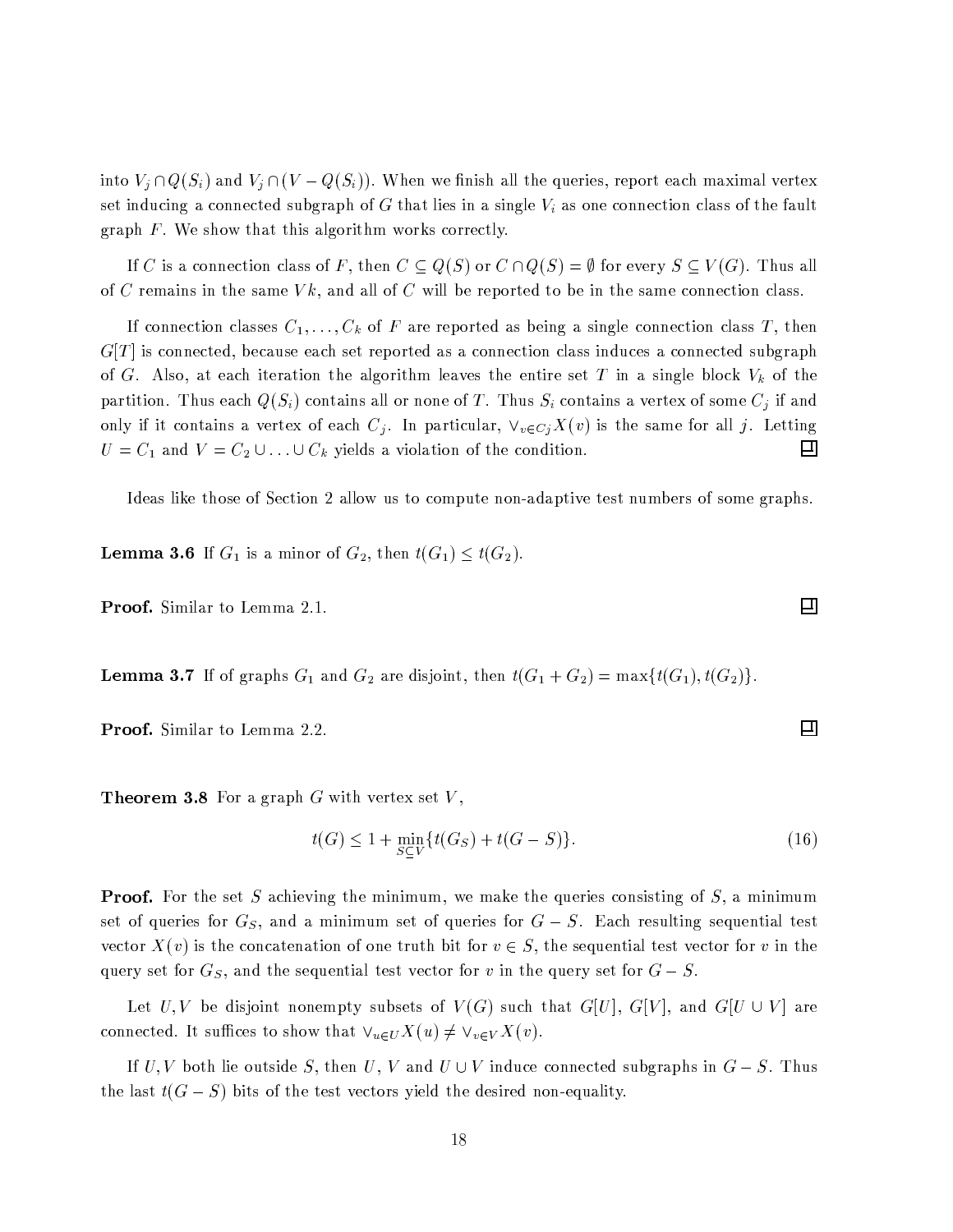If exactly one of U, V intersects S, then query S yields the desired non-equality, since  $\vee_{u\in U} X(u)$ and  $\vee_{v \in V} X(v)$  differ in the first bit.

Finally, suppose that both U and V intersect S. Let  $U' = U \cap C$  and  $V' = V \cap C$ . By construction,  $U', V', U' \cup V'$  all induce connected subgraphs of  $G_S$ . Thus the  $t(G_S)$  bits of the  $\Box$ test vectors corresponding to  $G_S$  yield the desired non-equality.

**Corollary 3.9** Let G be a graph, with  $S \subseteq V(G)$ . If  $G_1, G_2, ..., G_k$  are the components of  $G-S$ , then  $t(G) \leq |S| + \max_{1 \leq i \leq k} \{t(G_i)\}.$ 

**Proof.** Since  $G_S$  is a minor of  $K_{|S|}$ ,  $1 + t(G_S) \leq 1 + t(K_{|S|}) = |S|$ . Lemma 3.7 and Theorem 3.8 complete the proof. □

Corollary 3.9 is similar to the algorithm of Feng, Huang and Lombardi [6].

**Theorem 3.10** If G is the complete bipartite graph  $K_{m,n}$ , then  $t(G) = \min\{m, n\}$ .

**Proof.** Similar to Theorem 2.10. If S is the smaller partite set, then  $G-S$  has no edges. Corollary 3.9 then yields  $t(K_{m,n}) \leq \min\{m,n\}$ . On the other hand,  $K_{m,n}$  has  $K_{\min\{m,n\}+1}$  as a minor. Therefore  $t(K_{m,n}) \geq t(K_{1+\min\{m,n\}}) = \min\{m,n\}.$  $\Box$ 

**Theorem 3.11** For the *n*-vertex path  $P_n$ ,  $t(P_n) = \lceil \log n \rceil$ .

**Proof.** For the upper bound, pick the center vertex as S in Theorem 3.8. Then  $t(P_n) \leq 1 +$  $t(P_{\lceil n/2 \rceil})$ . Solving the recurrence relation with  $t(P_1) = 0$  gives  $t(P_n) \leq \lceil \lg n \rceil$ .

For the lower bound. let U be the set of  $\lceil n/2 \rceil$  vertices closest to one end of the path, and let V be the remaining vertices. Note that  $U, V, U \cup V$  all induce connected subgraphs. For sequential test vectors solving the connection class problem, we must have  $\vee_{u\in U}X(u)\neq \vee_{v\in V}X(v)$ . Let j be a coordinate where they differ. The elements of one of  $\{U, V\}$  have test vectors that all are 0 in coordinate j. We may assume that it is  $V$  (when n is odd, we may shift the central vertex from one set to the other if necessary to make the smaller set all 0 in coordinate j. That means we can solve the connection class problem on  $V_2$  without using query  $S_j$ . Therefore  $t(P_{\lfloor n/2 \rfloor}) \leq t(P_n) - 1$ 囙 and  $t(P_1) = 0$ . Solving the recurrence relation yields  $t(P_n) \geq \lceil \lg n \rceil$ .

Let  $\chi(G)$  be the chromatic number of G. Since  $\lg \chi(G)$  queries are necessary to tell whether  $F = \overline{K}_n$ , at least this many queries are needed in the worst case to find all the connection classes.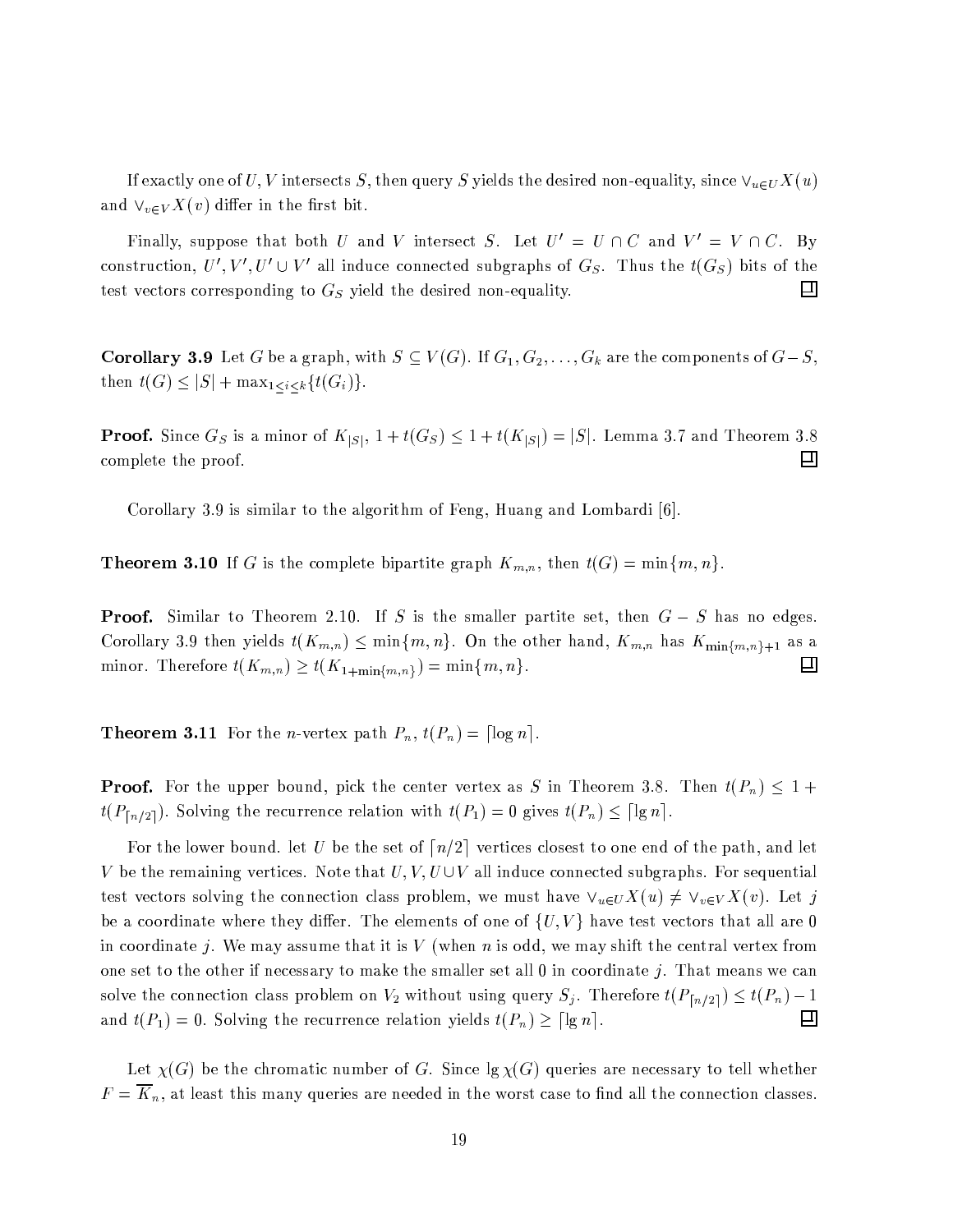Therefore  $t(G) \geq \lg \chi(G)$ . If the famous conjecture of Hadwiger [3] is true, then  $t(G) \geq \chi(G) - 1$ . Hadwiger's conjecture states that each graph G has  $K_{\chi(G)}$  as a minor.

**Theorem 3.12** If G is a tree of n vertices, then  $t(G) \le \lg n$ , and the queries can be constructed in polynomial time.

**Proof.** As in Theorem 2.9, each *n*-vertex tree can be divided into subtrees of order at most  $n/2$ by removing one vertex. Let  $f(n) = \max t(G)$ , where the maximum is taken over all *n*-vertex trees. From Theorem 3.8,  $f(n) \leq 1 + f(n/2)$ . Solving the recurrence relation with  $f(1) = 0$  yields 口  $f(n) \leq \lceil \lg n \rceil$ .

The upper bound in Theorem 3.12 holds with equality for paths, by Theorem 3.11.

**Theorem 3.13** If G is an *n*-vertex planar graph, then  $t(G) = O(\sqrt{n})$ , and the set of queries can be computed in polynomial time.

**Proof.** Let  $f(n) = \max t(G)$ , where the maximum is taken over all *n*-vertex planar graphs. From Theorem 2.11 and Corollary 3.9,

$$
f(n) \le \sqrt{8n} + f(2n/3) \le \sqrt{8n} \left( 1 + \sqrt{\frac{2}{3}} + \frac{2}{3} + \left(\frac{2}{3}\right)^{3/2} + \cdots \right) = O(\sqrt{n}).\tag{17}
$$

The time to find each separator is  $O(n)$ . The time to find all separators is  $O(n \log n)$  since the depth of the recursion is  $O(\log n)$ . Therefore the total time is bounded by  $O(n^2 \log n)$ . 口

**Theorem 3.14** If G is a circle graph, then  $t(G) \leq \Delta(G) \lg n + O(1)$ .

**Proof.** If G is a circle graph, then G has a separator of size  $\Delta(G)$ . By Corollary 3.9,  $t(G) \leq$ 回  $\Delta(G)$  lg  $n + O(1)$ .

**Theorem 3.15** For almost every graph  $G, t(G) \geq (1 + o(1))n/\sqrt{\lg n}$ .

**Proof.** As in Theorem 2.14, it suffices to observe that almost every graph has  $K_m$  as a minor, where  $m = (1 + o(1))n / \sqrt{\lg n}$ . □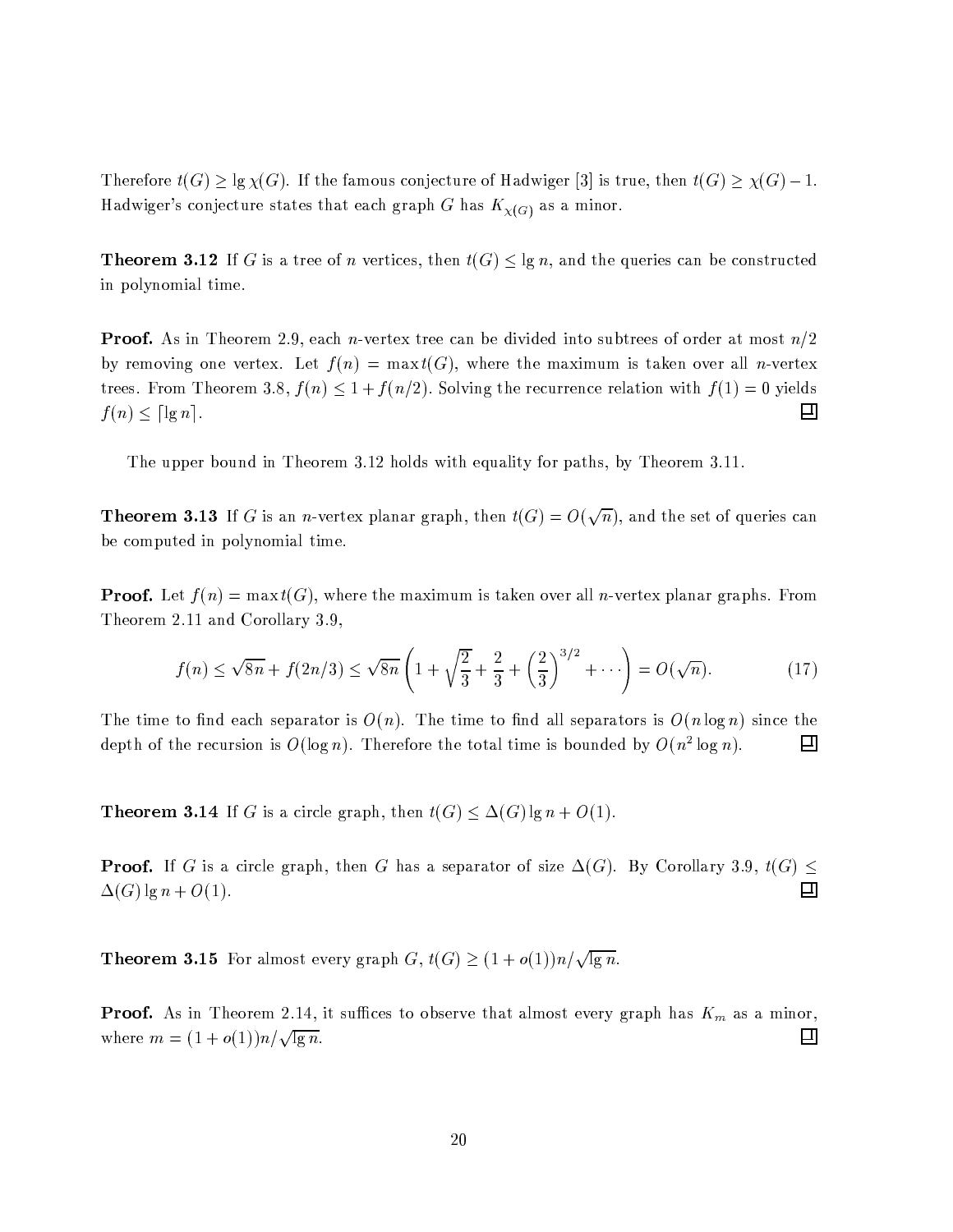### K0 -=[---

b3 HO82.WBBI,GS/H².;C3mlK/,5-C.ABMS/=BOB85;X/ HO; B²;L>1Y9,7HO85,-S/;93535,GS/HI.1;93SM>W@9BOB05KM;9i2>1,JN ;93@-49,J35,JK/@k>o4CK¬@L058]jl adaptively or non-adaptively. In order to use Theorem 2.4 to design adaptive algorithms, or to use Theorem 3.8 to design non-adaptive algorithms, the key is to find small vertex separators  $S$ whose deletion leaves only small components.

Unfortunately, there are few practical algorithms for finding good vertex separators in general graphs. Kanevsky's algorithm [12], used in [6], does not find balanced partitions and has running  $\frac{1}{2}$ ,  $\frac{1}{2}$ ,  $\frac{1}{2}$ ,  $\frac{1}{2}$ ,  $\frac{1}{2}$ ,  $\frac{1}{2}$ ,  $\frac{1}{2}$ ,  $\frac{1}{2}$ ,  $\frac{1}{2}$ ,  $\frac{1}{2}$ ,  $\frac{1}{2}$ ,  $\frac{1}{2}$ ,  $\frac{1}{2}$ ,  $\frac{1}{2}$ ,  $\frac{1}{2}$ ,  $\frac{1}{2}$ ,  $\frac{1}{2}$ ,  $\frac{1}{2}$ ,  $\frac{1}{2}$ ,  $\frac{1}{2}$ , minor, where  $m = (1 + o(1))n/\sqrt{\lg n}$  [3]. Therefore G contains a subgraph of connectivity m, on which Kanevsky's algorithm needs exponential time. In contrast, there are extensive results on finding edge separators for general graphs. An *edge separator* of a graph  $G$  is an edge set whose removal disconnect G. Leighton and Rao [17] presented provably good approxmation algorithms for edge separators that partition graphs into subgraphs of equal sizes. There are also many good heuristics such as the Kerninghan-Lin algorithm [15]. It is easy to transform edge separators into vertex separators, where by *vertex separator* we mean that we are imposing a bound on the order of components left by deleting the vertex set.

**Theorem 4.1** If G is a graph  $C \subseteq E(G)$ , then G contains a vertex set S of size at most |C| such that the components of  $G-S$  are subgraphs of the components of  $G-C$ .

**Proof.** For each edge  $v_i v_i \in C$ , arbitrarily pick an endpoint and include it in S. We have  $|S| \leq |C|$ , and  $G - S \subset G - C$ . Thus the components of  $G - S$  are subgraphs of the components of  $G - C$ . 囙

We can improve on this simple procedure. Let G' be the subgraph of G with edge set C and vertex set consisting of all endpoints of edges in C. As S we use a vertex cover of  $G'$ . There are simple approximation algorithms to find minimum vertex covers within a factor of 2 (see [7], page  $134$ ).

The basic idea of our heuristic adaptive algorithm is suggested by Theorem 2.4: find a vertex  $\alpha$  iii (/ $\alpha$ ) D.B.4 point D.B.Wards /haster /haster /haster /haster /haster /h /,EBIH¬@LKOH
/.1HO8 &Xl @L3 -±.3S/KM,G@9BI,E;9K"-2,GS/KO,G@9B²,EHO85,EBZ. J,E;LP & =532HI.e> /,i@k>W@L3S/, &4pj\*9@?3 -&4pj5D&9/F We use a constant  $\epsilon \in (0,1)$  to specify how balanced we want  $A_1(G_S)$  and  $A_1(G-S)$  to be. To find a separator in Step 8, we use Theorem 4.1 and graph partition algorithms for edge separator. Step 9 can be computed using any all-pair shortest path algorithm. Step 8 to 15 will be repeated at most lglg *n* times. Therefore the running time of Algorithm  $A_1$  is mainly the time to find separators.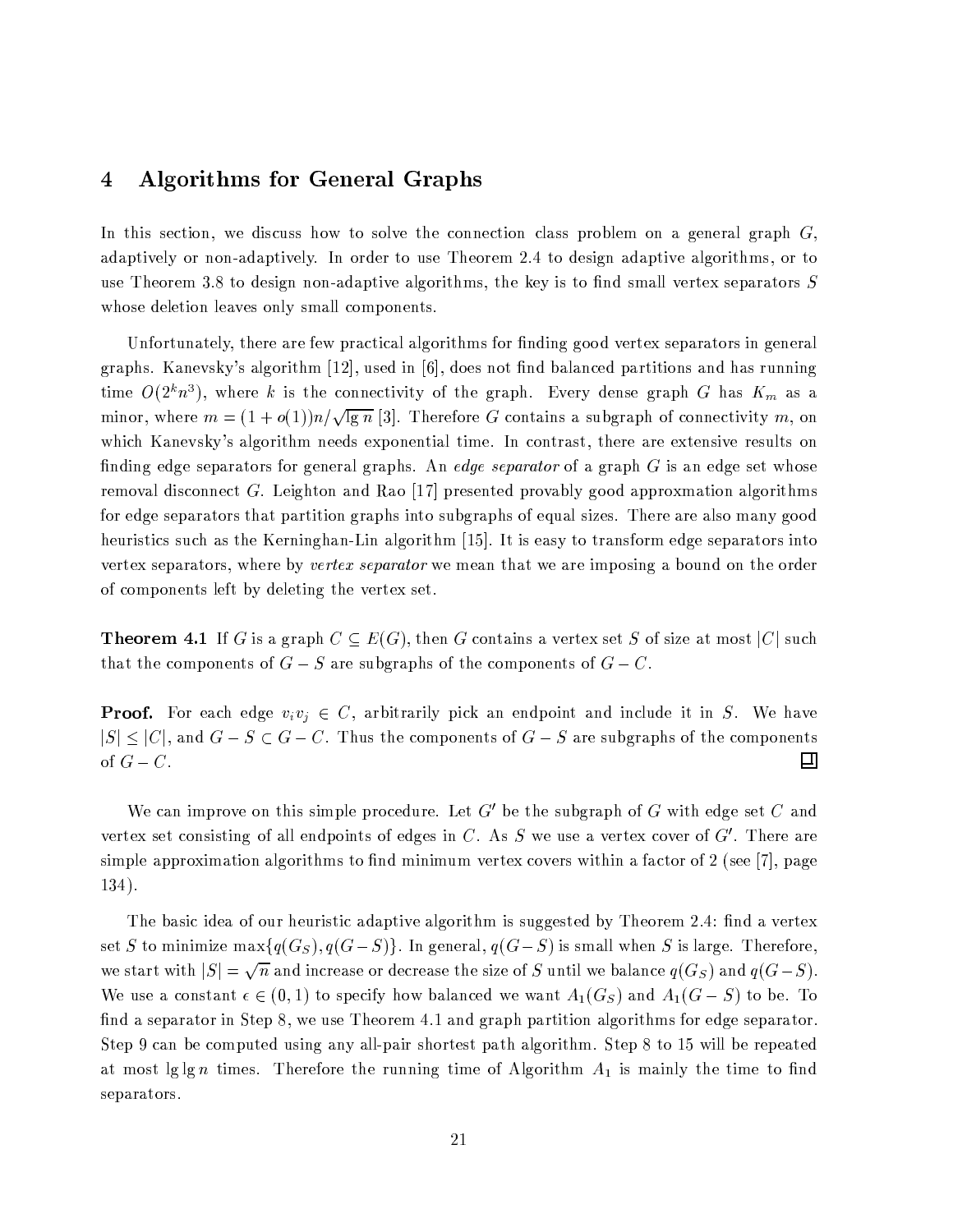Note that improving on non-adaptive testing requires that our algorithm make use of the response  $Q(S)$ . Thus we do not simply recurse on  $G_S$  and  $G-S$  after the first query; Theorem 2.4 provides only a bound in terms of  $q(G<sub>S</sub>)$  and  $q(G - S)$ , but we still must take  $Q(S)$  into account to solve a particular instance.

and the state in the state of the state of the state of the state of the state of the state of the state of the  $\mathcal{M}=\mathcal{M}\otimes\mathcal{M}$  , and are defined as a single and a single are defined as a single of  $\mathcal{M}$  $\zeta$  and  $\zeta$  is the solution of the solution of the solution of the solution of the solution of the solution of the solution of the solution of the solution of the solution of the solution of the solution of the soluti  $V(G_j)$ . This property of the chosen subsets implies that each  $G_j$  is a union of components. Altia dia amin'ny fivondronan-kaominin'i Communister ao Frantsa. I Ann amin'ny faritr'i Nord-Amerika amin'ny faritr'i Nord-Amerika amin'ny fivondronan-kaominin'i Communister ao Frantsa.<br>Ny INSEE dia mampiasa ny kaodim-paosi Procedure  $D$  to refine the partition, reducing the size of the chosen sets at each step. When the algorithm terminates, every  $R_j$  is reduced to a single vertex, and therefore every  $V(G_j)$  is one component.

> Algorithm 1. : H8-Gs²@9S/,J3S/[4CK¬@L058jF : : Hh>d>RS/;93535,GS/HI.1;937SM>W@9BOBI,GBJF v#  4pjqVoB4pjP99+ TF 2: While there exists  $|R_i| > 1$  do 3:  $P \leftarrow \mathcal{D}(P)$ . 5: Report each  $V(G_i)$  as one component.

Procedure  $\mathcal{D}(P)$ .  $\bullet$  . The system is the system of  $\mathcal{L}/\mathcal{A}$  and  $\mathcal{L}/\mathcal{A}$  and  $\mathcal{L}/\mathcal{A}$  : : HKM,Vi35,=-S/;9N0;935,J32H¡BIHOKO=S/HM=5KO,
l 4pjz q-z <sup>9</sup>  lv#q/r;q <sup>3</sup> <sup>3</sup> 3pq& TF 1: For  $j \leftarrow 1$  to t do 2: Find  $R'_i \subseteq R_j$ . t; ?¤,JK²P;9KMN HM85,fBZ.1354L>1,.~C=5,JKO[ z l;/.1HO8 KO,GBI=2>1H &
 \*.4 z 9¬F 4:  $P' \leftarrow \emptyset$ . 5: For  $j \leftarrow 1$  to t do 6: **For** each component T of  $G_j$  do n  4Kq-z -o4899 2F 9: Return  $P'$ .

Similarly, we can use Theorem 3.8 to design a non-adaptive algorithm. This is simpler than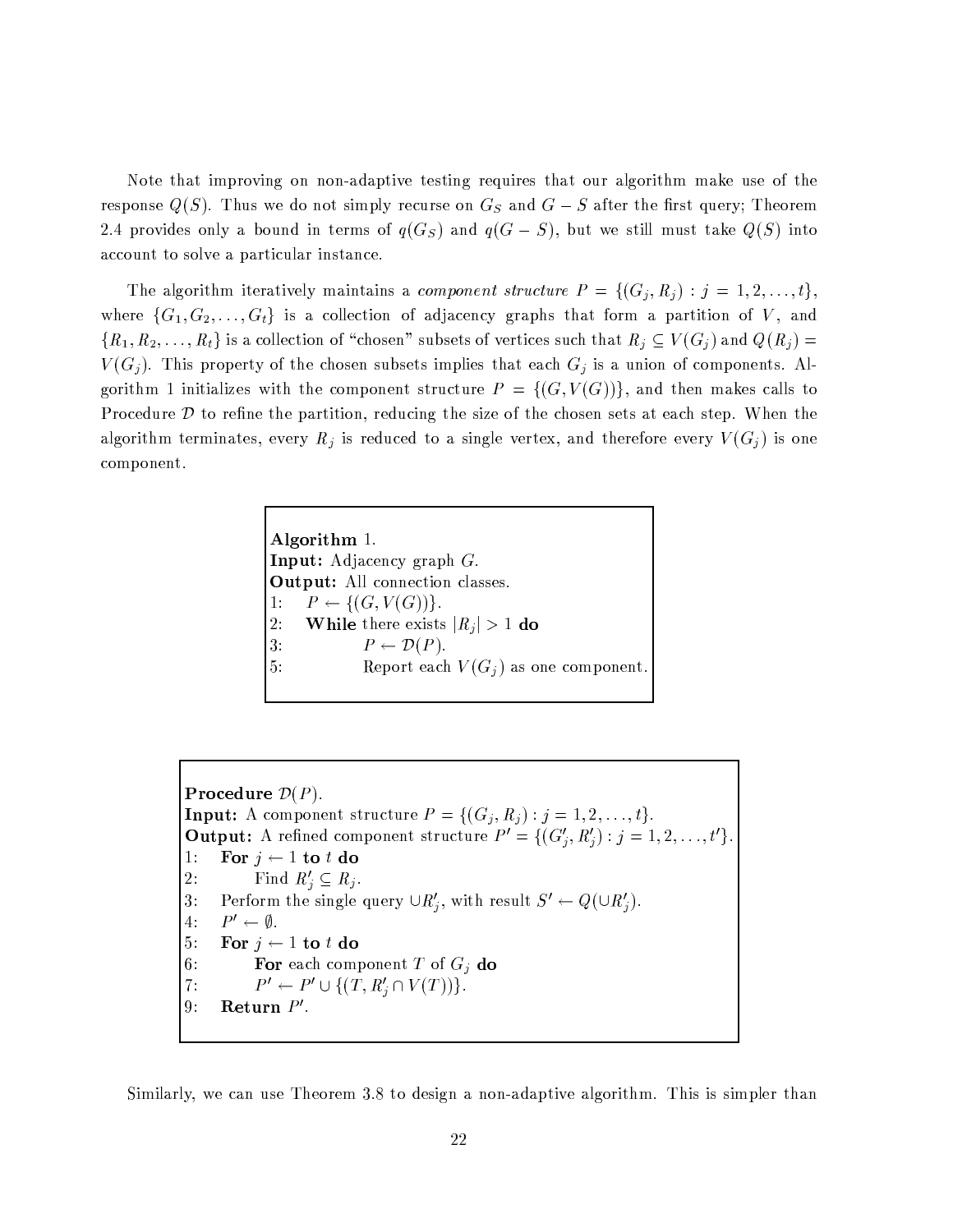the adaptive situation because, as shown in the proof of Theorem 3.8, we can use the actual tests for  $G_S$  and  $G-S$  to build the test vectors for G. Because the algorithm is nonadaptive, we need more queries but can generate them more simply. The detail of the algorithm is omitted due to the page limitation.

## References

- [1] F. W. Angelotti, W. A. Briston, K. T. Kaliszewski, and S. M. Douskey. System level interconnect test in a tristate environment. Proc. 1993 International Testing Conference, pp.  $45 - 53.$
- [2] B. Bollobás. Random Graphs. Academic Press, New York 1985.
- [3] B. Bollobás, P. Catlin and P. Erdős. Hadwiger's conjecture is true for almost every graph. *Europ. J. Combinatorics*, Vol. 1, 1980, 195-199.
- [4] J. C. Chan. Boundary walking test: An accelerated scan method for greater system reliability. IEEE Trans. on Reliability, Vol. 41, No. 4, pp. 496–503, Dec. 1992.
- [5] W.-T. Cheng, J. L. Lewandowski and E. Wu. Optimal diagnostic methods for wiring interconnects. IEEE Trans. on Computer-Aided Design Vol. 11, No. 9, pp. 1161-1166, Sept. 1992.
- [6] C. Feng, W. Hang and F. Lombardi. A new diagnosis approach for short faults in interconnects, *Proc.* 1995 Fault Tolerant Computing Symposium, pp. 331-339.
- [7] M. R. Garey and D. S. Johnson, Computers and Intractability A Guide to the Theory of NP-Completeness, Freeman, New York, 1979.
- [8] M. Garey, D. Johnson, and H. So. An application of graph coloring to printed circuit testing. IEEE Trans. on Circuits and Systems, Vol. CAS-23, No. 10, pp. 591–599, Oct. 1976.
- [9] P. Goel and M. T. McMahon. Electronic chip-in-place test. *Proc. 1982 International Test Conference*, pp. 83-90.
- [10] A. Hassan, J. Rajski and V. K. Agarwal. Testing and diagnosis of interconnects using boundary scan architecture. Proc. 1988 International Test Conference, pp. 126-137.
- [11] N. Jarwala and C. W. Yau. A new framework for analyzing test generation and diagnosis algorithms for wiring interconnect. Proc. 1989 International Test Conference, pp. 63-70.
- [12] A. Kanevsky. Finding all minimum size separating vertex sets in a graph. Networks, Vol. 23, No. 6, pp. 533-541, Sept. 1993.
- [13] W. H. Kautz. Testing for faults in wiring networks. IEEE Trans. on Computers Vol. C-23, No. 4, pp. 358-363, April 1973.
- [14] L. Kavraki, J.-C. Latombe, R. Motwani and P. Raghavan. Randomized query processing in robot motion planning. Proc. 1995 ACM Symposium on Theory of Computing.
- [15] B. W. Kerninghan and S. Lin. An efficient heuristic procedure for partitioning graphs. Bell Systems Technical Journal, Vol. 49, pp. 291-307, 1970.
- [16] A. V. Kostochka. The minimum Hadwiger number for graphs with a given mean degree of vertices. Metody Diskret. Analiz. Vol. 38 pp. 37-58, 1982 (in Russian).